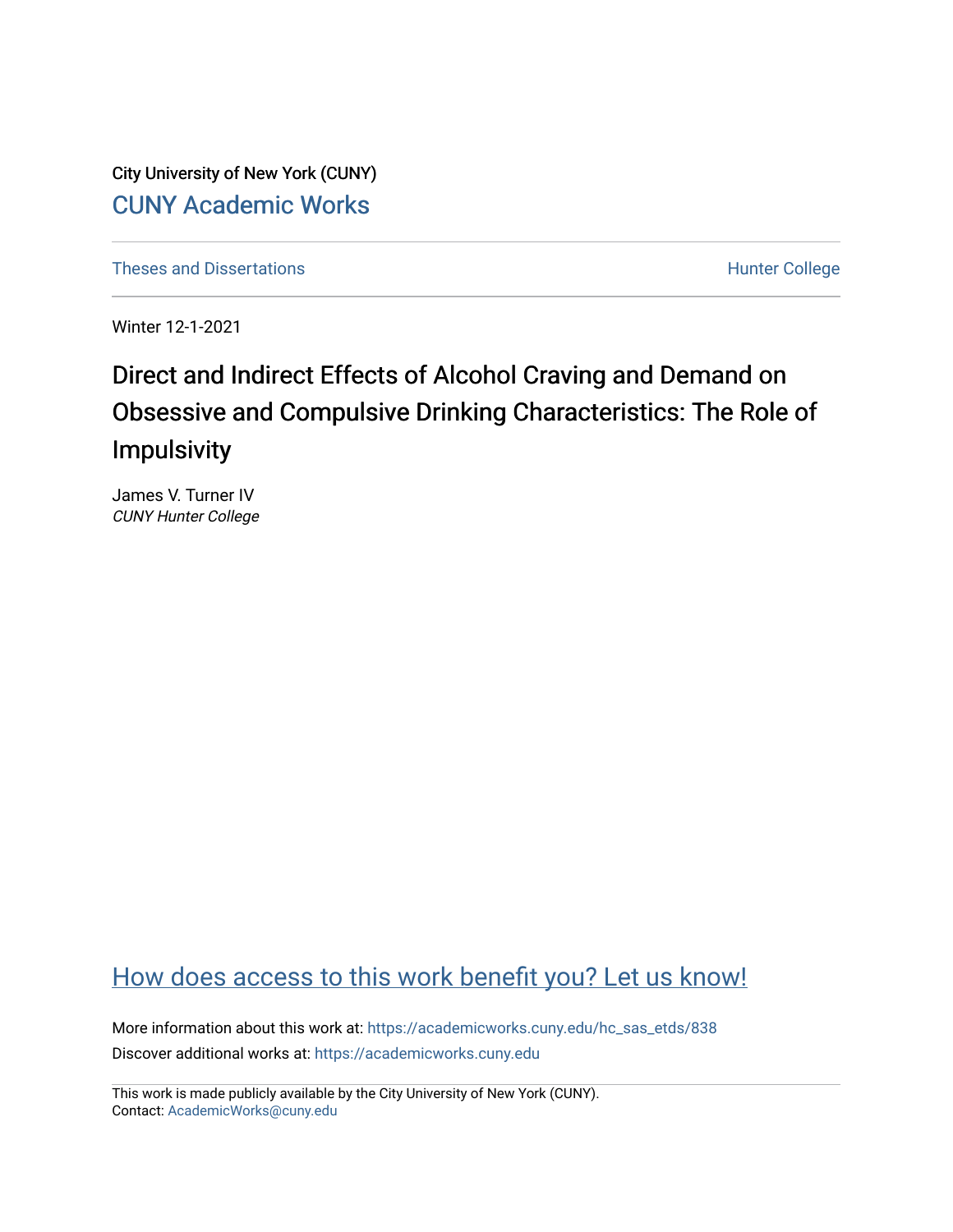## Direct and Indirect Effects of Alcohol Craving and Demand on Obsessive and Compulsive Drinking Characteristics: The Role of Impulsivity

by

James Turner IV

Submitted in partial fulfillment of the requirements for the degree of Master of Arts in General Psychology, Hunter College The City University of New York

[2021]

December 1, 2021 Dr. Joel Erblich Date Thesis Sponsor

Date Second Reader

December 1, 2021 Dr. Jonathan Avery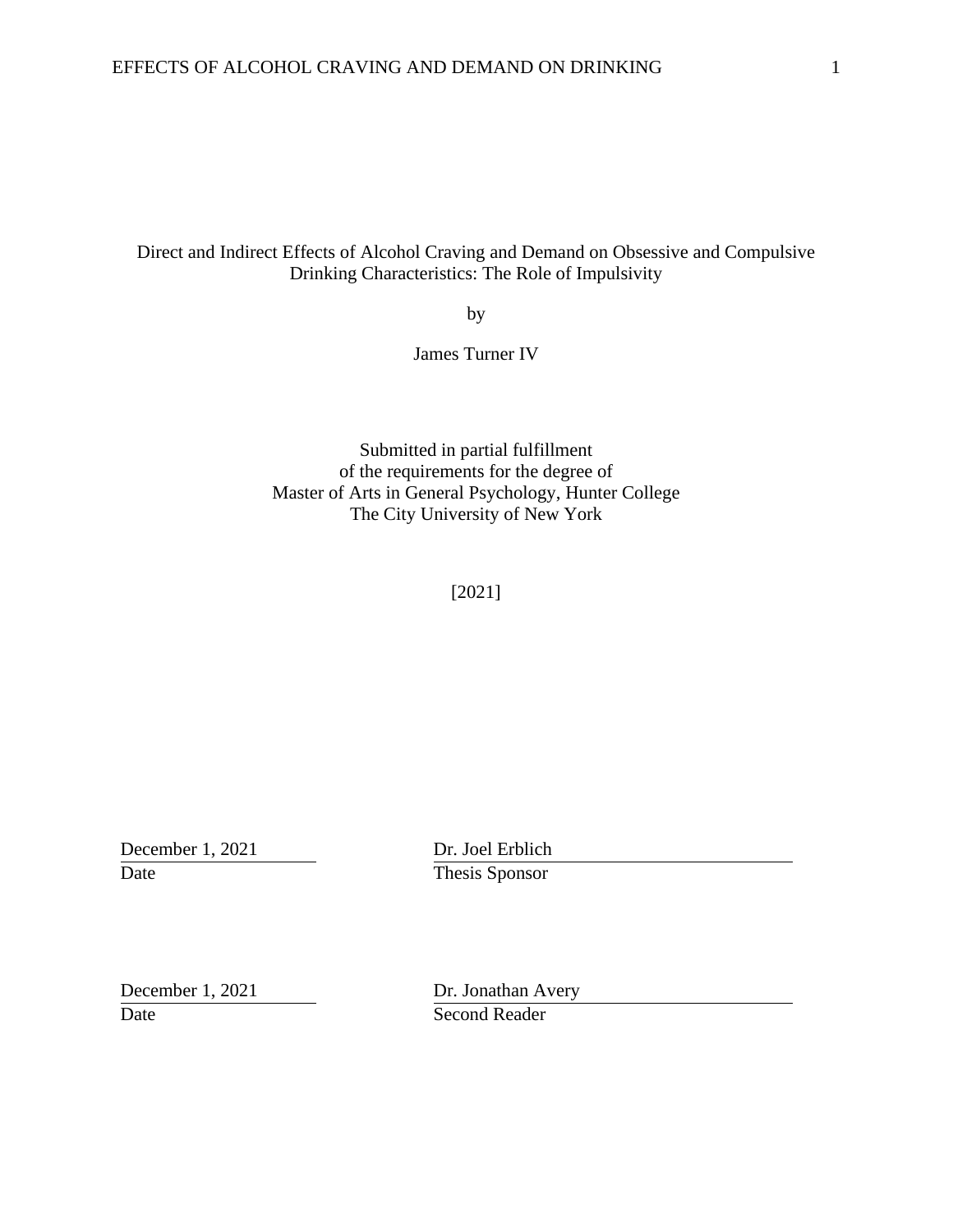#### **Abstract**

Craving for alcohol when faced with alcohol-related cues in one's environment, or cue-induced craving, has been postulated as an important factor in the development and maintenance of problem drinking. Recent behavioral economic studies have suggested that cue-induced craving may operate by increasing alcohol demand, which in turn, has been shown to be predictive of problem drinking. Lacking, however, are studies that directly test the possibility that the relationship between cue-induced craving and problem drinking is mediated by increases in alcohol demand. Furthermore, the degree to which these effects might be potentiated among impulsive drinkers has not been well-explored. Social drinkers  $(n=107)$  aged  $18 - 25$ , recruited from an urban university campus, completed: 1) a classic laboratory cue-induced craving task, in which participants were exposed to alcohol cues and reported their craving responses immediately before and after the exposure, 2) a behavioral economic measure of alcohol demand (the Alcohol Purchase Task--APT), 3) a measure of problem drinking characteristics (Obsessive-Compulsive Drinking Scale [OCDS]), and 4) behavioral (delay discounting) and self-report (UPPS-P, BIS) measures of impulsivity. Findings indicated that cue-induced craving was associated with higher levels of demand as well as higher scores on the OCDS. Demand was also related to higher OCDS. Estimation of bootstrapped 95% confidence intervals revealed a significant indirect effect of cue-induced craving on OCDS through increased demand. Interestingly, higher levels of self-reported impulsivity potentiated both the effect of demand and the indirect effect of cue-induced craving on OCDS. The results underscore the importance of behavioral economics as a mechanism underlying the effects of cue-induced craving on obsessive and compulsive drinking characteristics, especially among impulsive drinkers.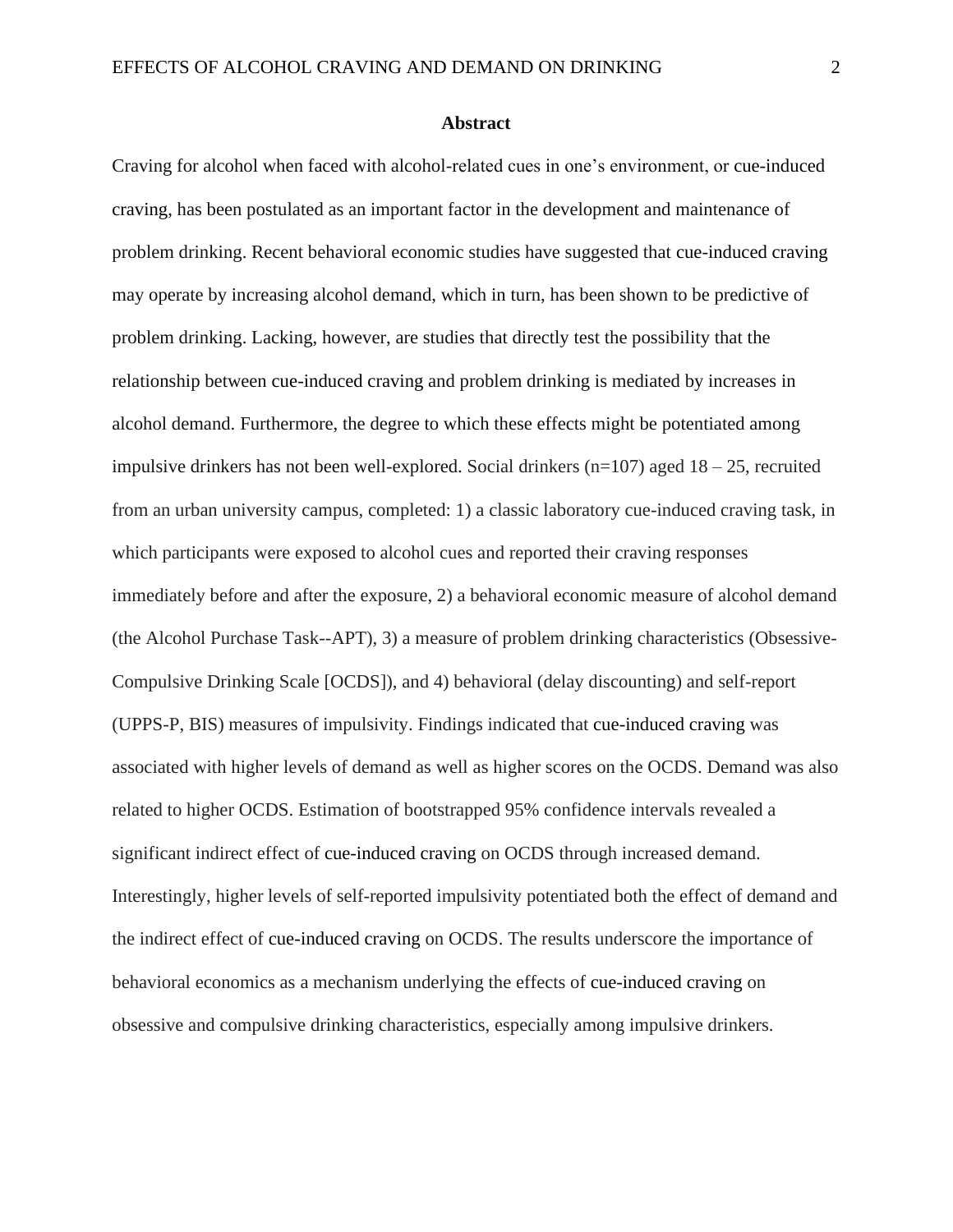#### **Introduction**

In the United States, excessive drinking is a leading cause of preventable deaths, with 95,000 people dying from alcohol abuse every year (Esser et al., 2020). Data from a 2019 study showed that more than half of the US population had consumed alcohol in the past 30 days, 16% of people binge drank alcohol, and 7% reported drinking heavily. Data from the World Health Organization (WHO), Centers for Disease Control and Prevention (CDC), and the National Institute on Alcohol Abuse and Alcoholism (NIAAA) show that drinking is a major public health issue and that for many, it is not easy to stop drinking (World Health Organization, 2019). One hypothesized reason why people have difficulty quitting, stopping, or managing their alcohol consumption, is because of their strong cravings. One helpful tool that researchers now have is the ability to model cravings in the laboratory to be analyzed more carefully. This is accomplished by exposing people to alcohol-related stimuli and measuring their craving responses in controlled conditions, a phenomenon known as "cue-induced craving." A large amount of literature has demonstrated that exposure to alcohol in a laboratory reliably elicited cravings and that, perhaps, more importantly, these cue-induced cravings are predictive of several important outcomes including an individual's frequency to drink, the potential for alcohol dependence, and potential for relapse (e.g., Drummond, 2000).

Recent studies have suggested that cue-induced cravings predict an individual's costrelated decision making ('behavioral economics') of alcohol demand. Alcohol demand is a behavioral economic concept that is used to quantify characteristics of an individual's motivation to drink. One common instrument to measure demand is the Alcohol Purchase Task (APT). The APT queries drinkers' desire to consume alcohol under a set of increasing price points, and yields several indices of alcohol demand, including: (a) demand intensity (alcohol consumption when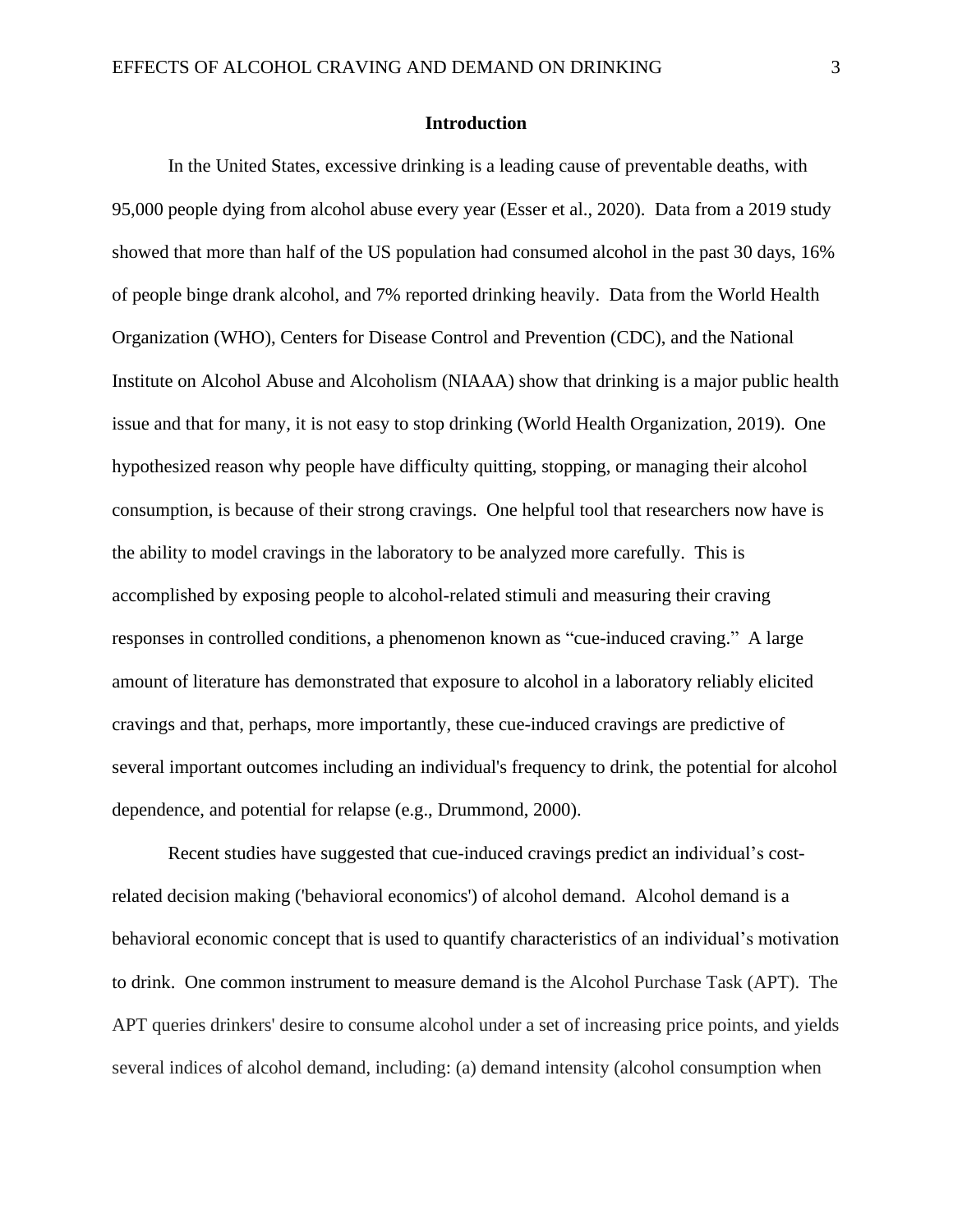drinks are free), (b) breakpoint (the first price at which no alcohol is consumed), (c) elasticity (the degree of subject sensitivity to alcohol consumption when influenced by per-drink prices), (d)  $\theta_{\text{max}}$  (maximum alcohol expenditure), and (e)  $P_{\text{max}}$  (price at maximum alcohol expenditure).

A number of studies have suggested that cue-induced craving is related to increases in alcohol demand. In one example, MacKillop et al.'s (2010) study examined 61 participants, 38 with alcohol use disorder (AUD), and evaluated how they performed on the APT. The participants ranged from 21-65 years old, and all were heavy drinkers according to the NIAAA criteria. For men, the criteria are defined as consuming more than four drinks on any day or more than 14 drinks per week. For women, the criteria is defined as consuming more than three drinks on any day or more than seven drinks per week (NIAAA, 2017). Results showed that participants with AUD symptoms exhibited heightened levels of cue-induced craving, as well as increased alcohol demand, suggesting an important link between the two.

Cravings can give rise to significant obsessive and compulsive rumination about drinking alcohol. The Obsessive-Compulsive Drinking Scale (OCDS) was developed to assess such thoughts (Anton, 2000). A study done at the Medical University of South Carolina evaluated past research focusing on the cognitive characteristics of craving, the relationship between the brain mechanisms of obsessive-compulsive thoughts about drinking (OCTD) and addiction. Findings of this study indicated that alcohol cravings were associated with significant increases in OCTD. Further consistent with the importance of OCTD, a study conducted by Schmidt et al. (2011) examined the validity of OCDS as it relates to craving and whether it is a predictor of negative outcomes among alcohol-dependent inpatients, regardless of whether they maintain abstinence. The study consisted of 198 alcohol-dependent subjects who were in an inpatient clinic. The OCDS was administered during the stay, and again at discharge from the treatment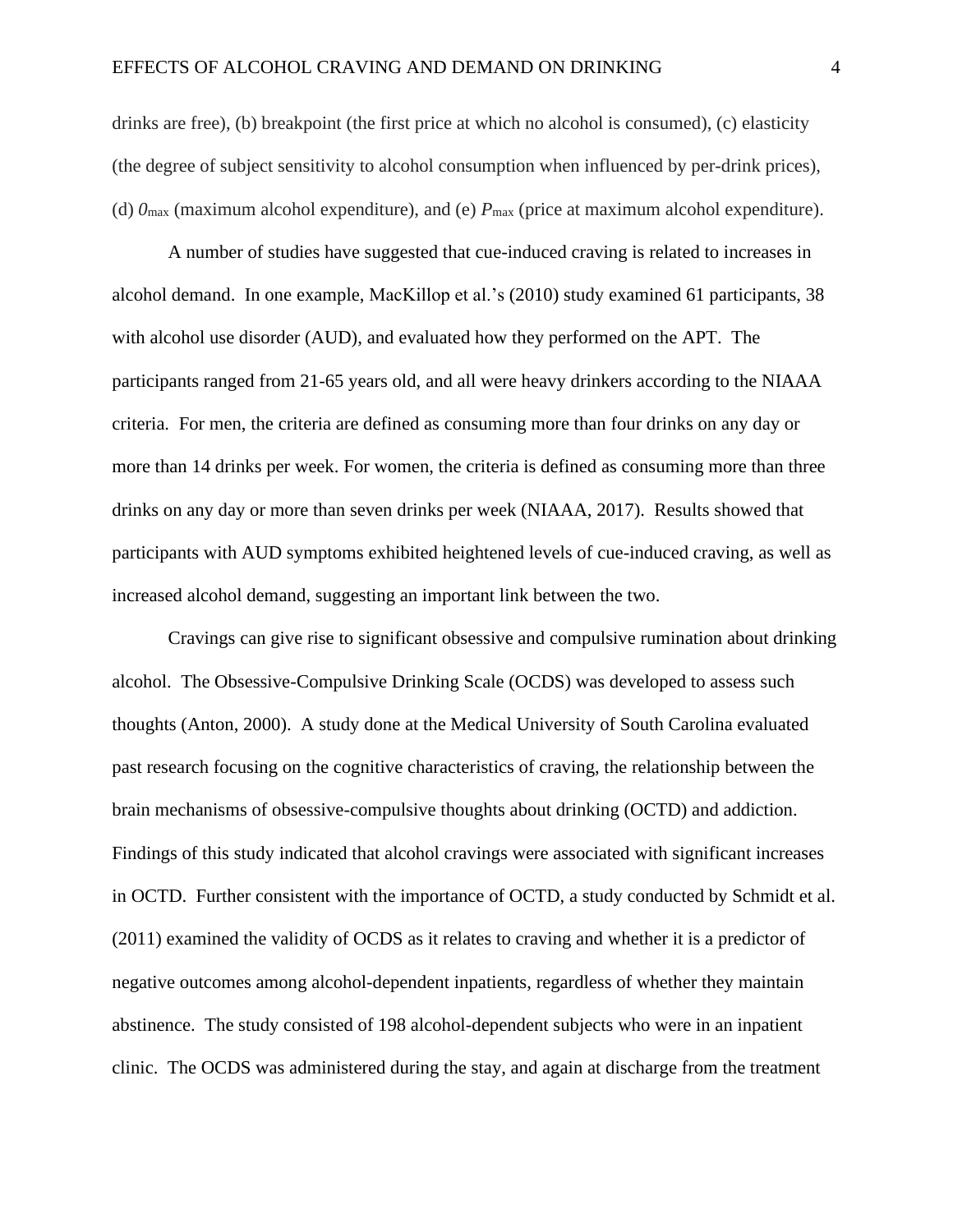facility, at 6-month, 12-month, and 24-month follow-ups. Findings of the study indicate that for alcohol-dependent inpatients that are being treated under standardized conditions, OCDS scores 6 months after discharge were predictive of their 12-month OCDS scores. Additionally, the same is true of their 12-month scores being predictive of the 24-month outcome. Perhaps most importantly, findings also indicated that OCDS scores were strongly correlated with later alcohol relapse. Lacking however, are studies that evaluated the potential interplay between cue-induced cravings, demand, and OCTD as proposed here.

Another major predictor of alcohol use is impulsivity. Impulsivity is a complex trait that has been measured in a number of ways in relation to alcohol use. These include self-report measures of impulsivity (e.g., BIS, UPPS-P, see Methods), as well as behavioral measures of delay discounting, as described next.

Delay discounting refers to an individual's decision to either choose a small reward sooner or wait longer for a larger reward later. Previous research has shown that people with AUDs have greater delay discounting, which is considered to be a personality trait that plays a significant role in negative decision-making throughout many maladaptive behaviors (Mobini et al., 2007). Research suggests that it can help identify current substance use severity as well as identify future use and how one will respond to treatment (Stanger et al., 2012). MacKillop et al. (2010) found that delay discounting was related to key alcohol-related outcomes, including increased demand and drinking behavior. In another study (Phung et al., 2019), the goal was to expand on how effort discounting compares to delay discounting behavior among individuals who drink. Additionally, they looked at how these preferences change between monetary and alcohol rewards. The first experiment was conducted on 100 participants whom all confirmed that they drank alcohol. They completed a series of tasks such as: delay discounting for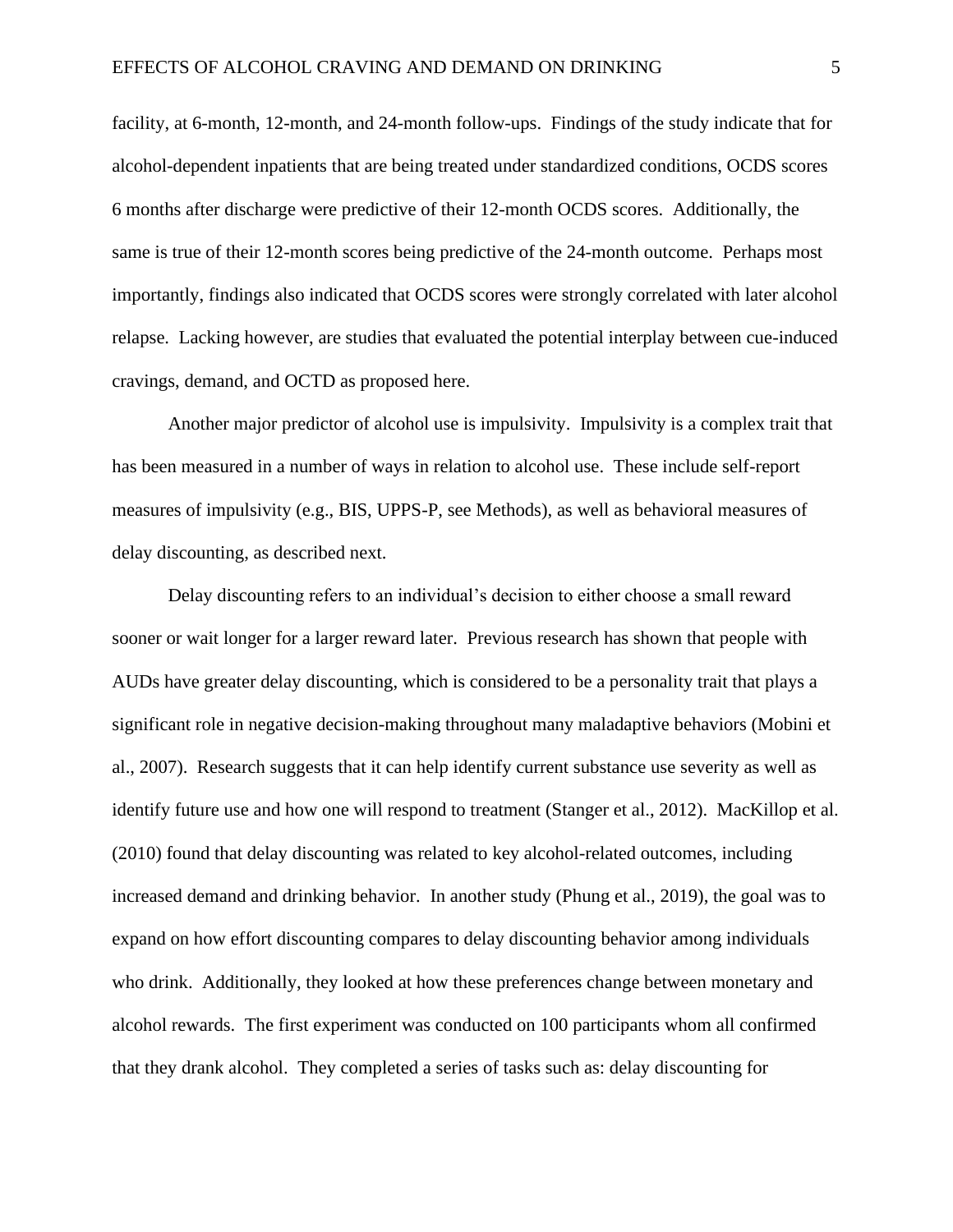monetary reward, effort discounting for monetary reward, delay discounting for alcohol reward, and effort discounting for alcohol reward. The results showed that people with more severe AUD showed greater delay discounting for monetary rewards, which is consistent with past research. This suggests that those individuals who abuse alcohol will have greater impulsivity and lack of control. The study also found that the more severe one's alcohol use, the greater their delay discounting was when alcohol was offered to them as a reward. This is extremely relevant as it shows that such behavior persists regardless of the reward. The second experiment consisted of 411 participants all of whom were brought through the same protocol and procedures of the first experiment but with the addition of the alcohol purchase task. The results were similar to experiment one and clearly showed that individuals who met more DSM-5 criteria for alcohol use severity had a higher demand for alcohol. Participants meeting more DSM-5 criteria were willing to put more effort in for alcohol, rather than monetary rewards.

One of these studies, conducted by Yarmush et al. (2016), researched the relationship between impulsivity and cue-induced craving in young healthy individuals, as well as identified any possible gender differences. They hypothesized that impulsivity would predict subjects reporting higher craving while exposed to alcohol-cues and that these effects would be particularly strong in women. Participants ranged from 18-25 years old and had reported consuming at least three alcoholic drinks per week. All 36 subjects were exposed to two imaginal cues, which were personalized for each of them. Craving was measured before and after each cue exposure using a 5-item, 0-100 alcohol craving questionnaire. The study found that exposure to alcohol-cues increased craving and that the effects were not significantly different across genders. They did find that impulsivity did predict significantly higher cueinduced craving in women, but not in men. Their hypothesis was upheld and was consistent with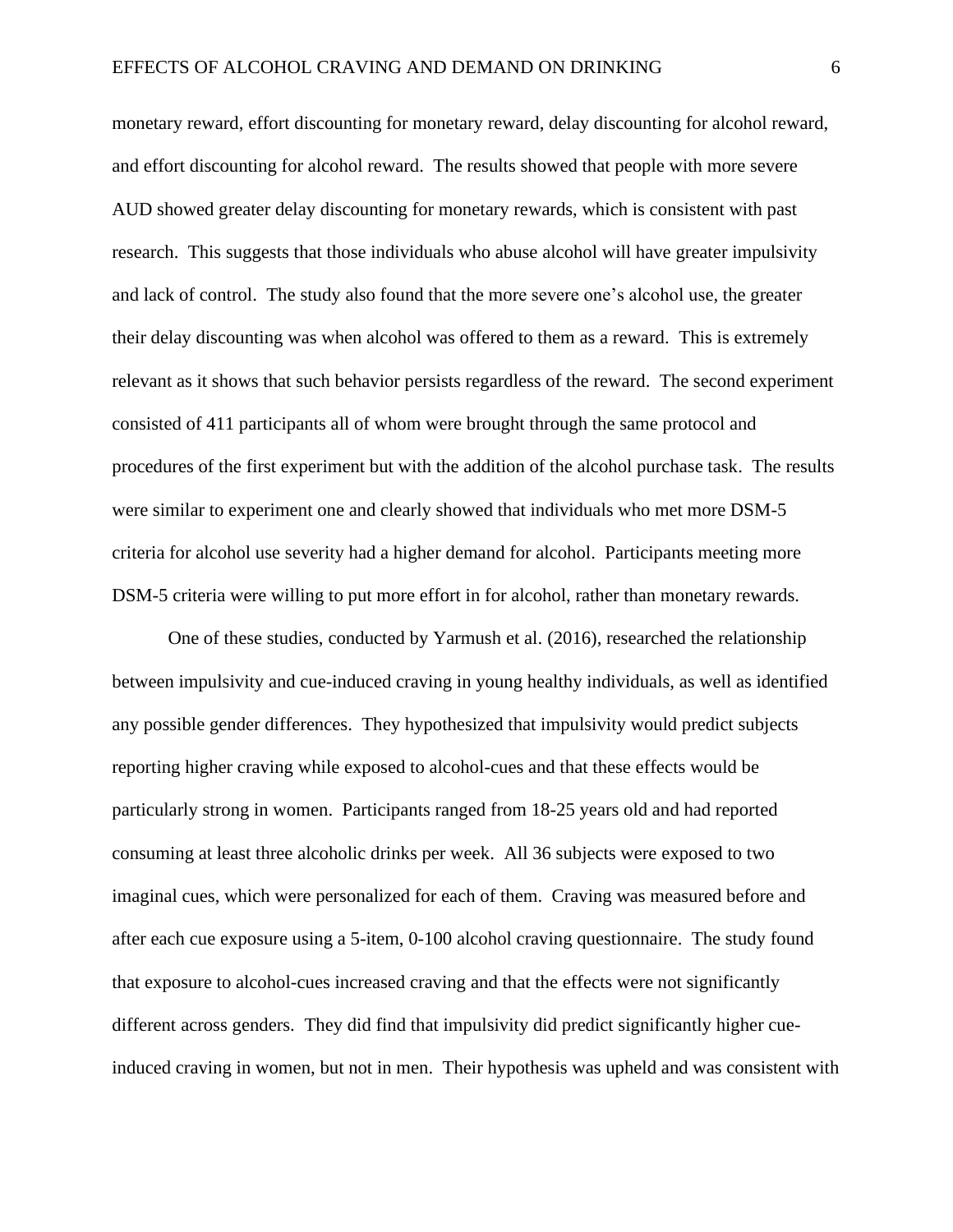previous research. Possible reasons for such data could be phase dependent (elevations in circulating estradiol), or that women are more sensitive to the neurological effects produced by alcohol. Most fascinatingly, this study touches on the possibility that impulsivity may exacerbate reactions to external stimuli that have been shown to trigger a craving to drink.

Another study in the Netherlands aimed to look at the effects of response inhibition (a dimension of impulsivity) on cue-induced craving for social drinkers. Participants were randomly assigned to the alcohol or water cues. They were exposed to water and then alcohol and their responses were measured for craving and response inhibition. As one would suspect, they hypothesized that 1) cue-induced craving would be higher for the alcohol exposure vs. water exposure, 2) that subjects with poor response inhibition, conscious choice to ignore irrelevant stimuli, will react less to alcohol cues, and 3) that social drinkers with impaired response inhibition will feel the effects of alcohol stimuli more intensely. The study consisted of 75 participants with a mean age of 23 years old. Results showed that there was a significant effect of response inhibition on levels of craving for alcohol. Interestingly, this was true regardless of whether the cue was water or alcohol. They also found that when subjects had both impaired response inhibition and perceived alcohol to be available, they experienced significantly higher cravings specifically to the alcohol cue. These findings suggest that impulsivity is associated with elevated cue-induced cravings and particularly so when subjects perceived that alcohol was available for consumption.

Gray and MacKillop (2014) researched 720 participants who were all adult smokers and reported drinking within the past year. The study aimed to explore the relationship between alcohol demand and alcohol misuse, examine sex differences in alcohol demand, and examine the relationship between alcohol demand and impulsive personality traits. Results were similar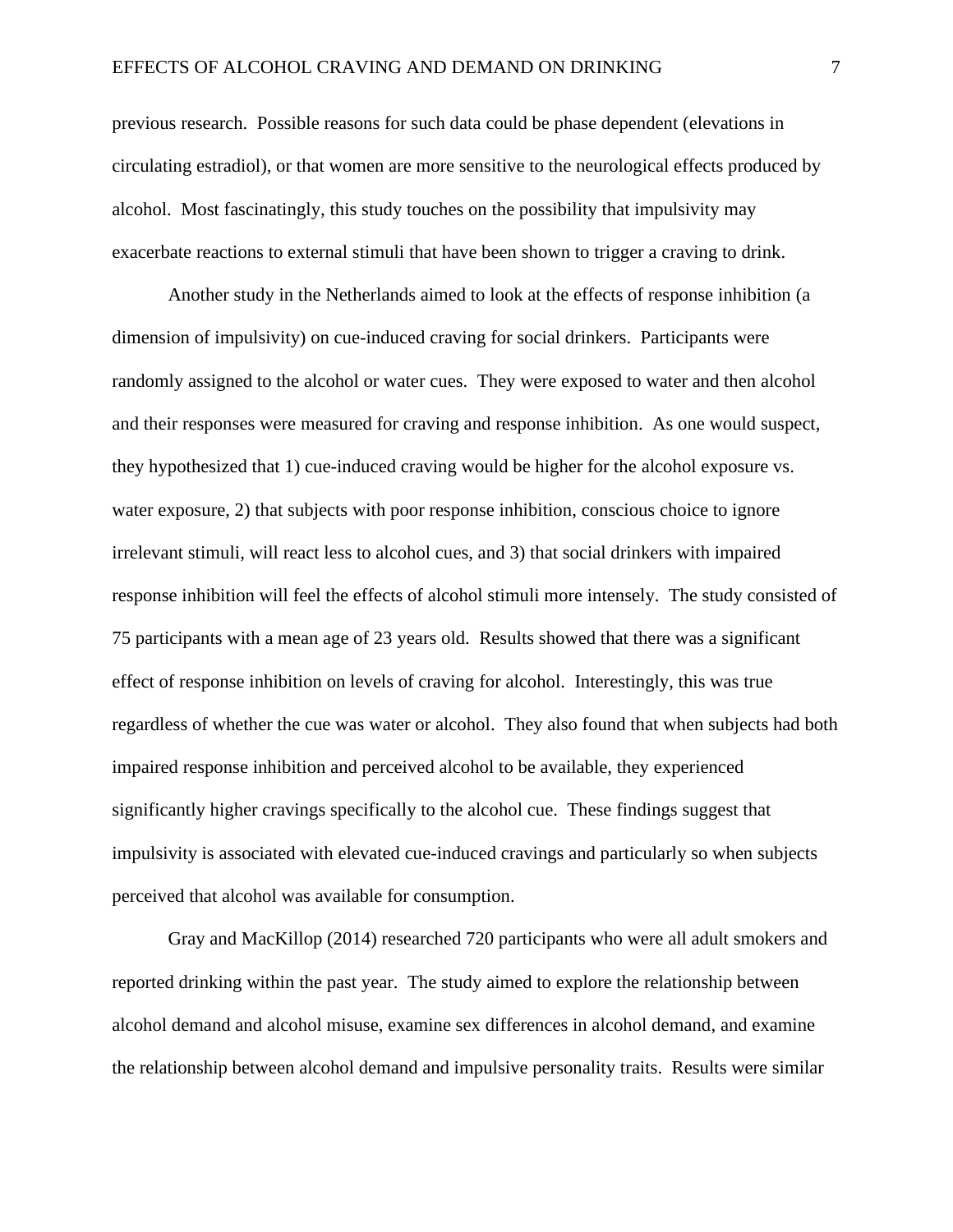to previous research showing a significant association between the demand indices and alcohol misuse. The results also extended previous findings by explaining that the association was largely due to demand indices, intensity, and  $O_{\text{max}}$ . Additionally, males were found to have higher O<sub>max</sub> and intensity, and lower elasticity than females, but these differences were not significant when adjusting for drinks per week and other covariates. Lastly, trait levels of sensation-seeking, urgency, and an individual's lack of premeditation were significantly associated with intensity and urgency, which were associated with  $O_{\text{max}}$ . These findings highlight the possible links between alcohol demand and alcohol misuse as well as between demand and impulsivity.

The purpose of the present study is to test a novel model of OCTD as depicted in Figure 1. The key hypothesis is that cue-induced craving is predictive of OCTD. A second hypothesis is that cue-induced craving will predict an increase in demand. A third hypothesis is that demand in turn will be predictive of increased OCTD. A fourth hypothesis is that demand mediates the effects of cue-induced craving on OCTD. Finally, a fifth hypothesis is that the relationships stated in hypotheses one through four will be particularly pronounced amongst individuals with high levels of impulsivity.

Figure 1.

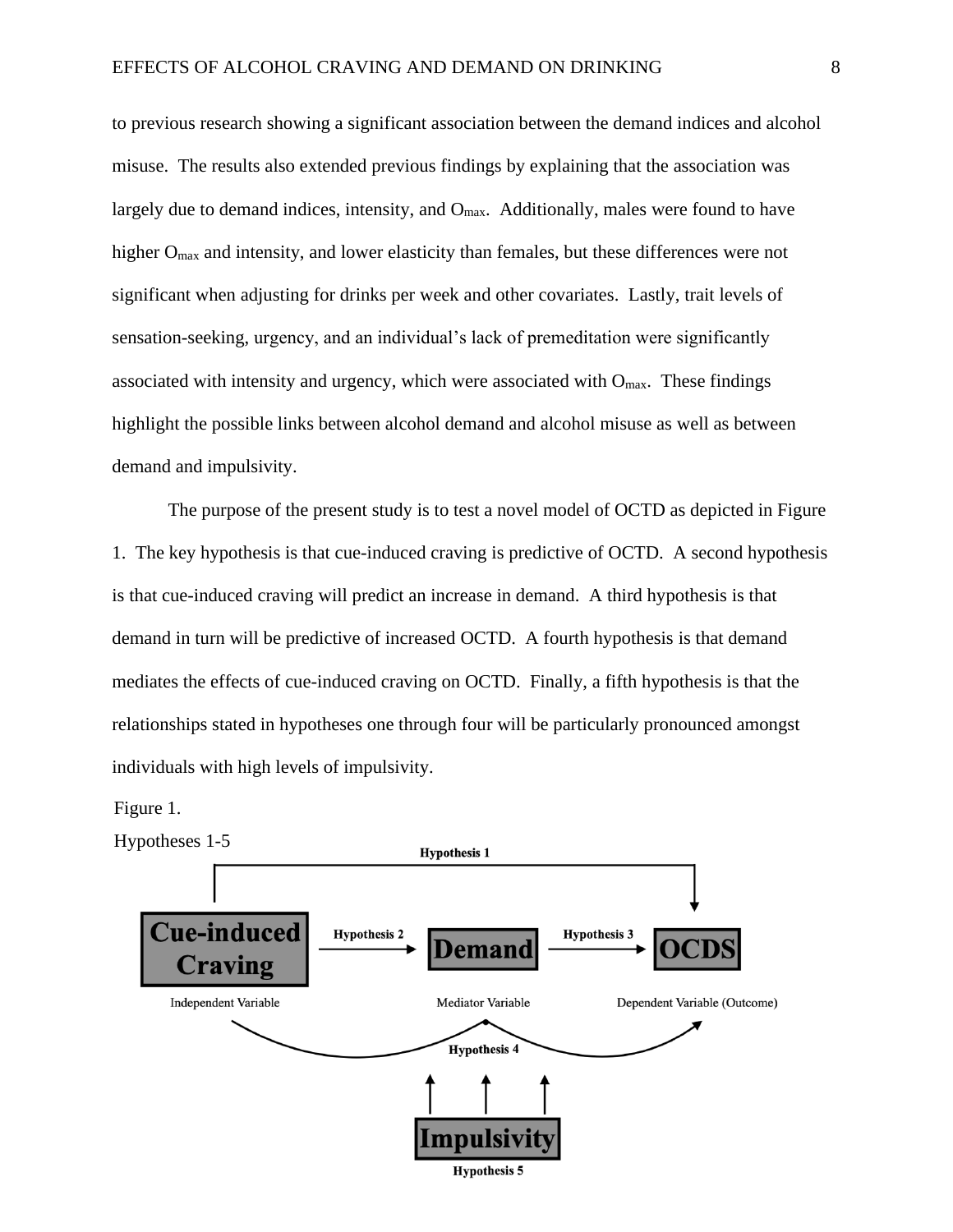#### **Methods**

#### **Overview**

The research activities described in this paper were approved by the Hunter College Institutional Review Board of the City University of New York. Participants gave informed consent prior to engaging in this study, received compensation of \$60 in cash for the protocol described in this report, and were fully debriefed upon completion. Participants attended two study sessions on different days. During the first session, participants provided urine and breath samples to confirm eligibility and completed background questionnaires, including self-report measures of impulsivity and a computerized delay discounting task (see below). During the second session, participants completed a classic cue-induced craving task, followed by the alcohol purchase task.

#### Participants

Participants were healthy young adult social drinkers (n=107), recruited from an urban university campus. Of the participants, 56.5% were female and 43.5% male. Their age ranged from 18-25 and had a mean age of 21.6. Potential participants were excluded if they reported consuming fewer than 3 drinks per week, endorsed a past or present psychiatric disorder, reported the current consumption of illegal substances, had a history of cardiovascular disease or current pregnancy, or failed either a urine toxicology screening for illicit drugs or an alcohol breath test (using an Alco-Sensor IV portable breath alcohol analyzer; Intoximeters, Inc., St. Louis, MO)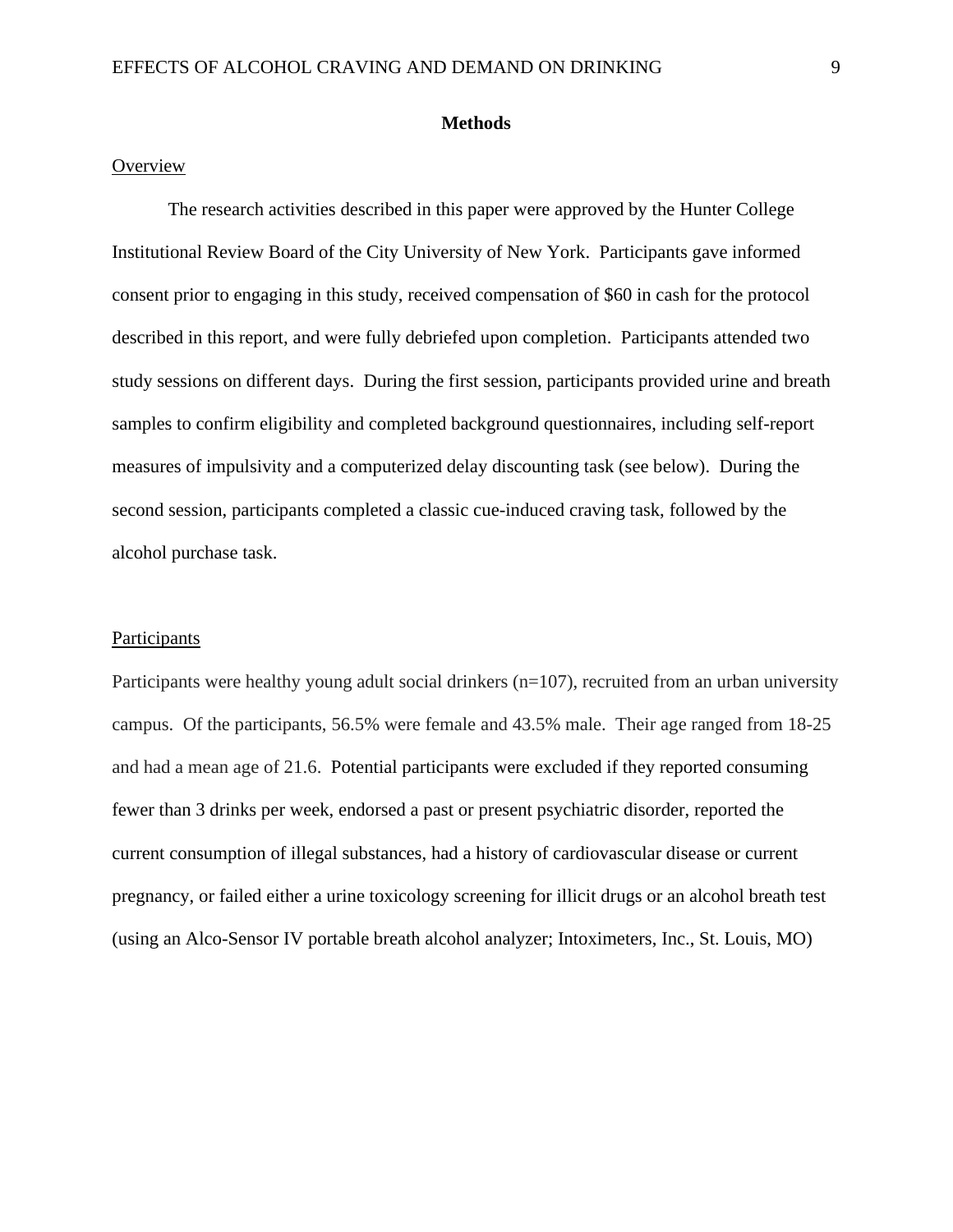#### Background Questionnaires

The AUDIT (Saunders et al., 1993) is a 10-item questionnaire that collects information about alcohol consumption, dependence, and consequences. Possible scores range between 0 and 40, with scores over 8 suggesting the presence of harmful drinking (Bohn et al., 1995).

The OCDS (Anton et al., 1995) is a 14-item questionnaire in which participants respond on a Likert-like scale from 0 to 4. The scale consists of 2 subscales, obsessions, and compulsions, with a possible range of 0 to 28 for each, with higher scores indicating more obsessions and/or compulsions. For this study, the total OCDS score was used.

The Timeline Follow-Back Questionnaire (TLFB) (Sobell & Sobell, 1992) is an assessment designed to aid participants in accurately recalling their past alcohol consumption. For the purposes of this study, the TLFB assessed drinking over the 90 days prior to the participants' first laboratory session and collected data on the number of total drinks, drinking days, and drinks per day during that period.

## Study Tasks

#### *Alcohol Purchase Task*

The APT requires subjects to self-report how many drinks they would consume at different prices (\$0-\$20) in a hypothetical drinking situation. The APT yields several indices of alcohol demand, including: (a) demand intensity (alcohol consumption when drinks are free), (b) breakpoint (the first price at which no alcohol is consumed), (c) elasticity (the degree of subject sensitivity to alcohol consumption when influenced by per-drink prices), (d)  $0<sub>max</sub>$  (maximum alcohol expenditure), and (e)  $P_{\text{max}}$  (price at maximum alcohol expenditure).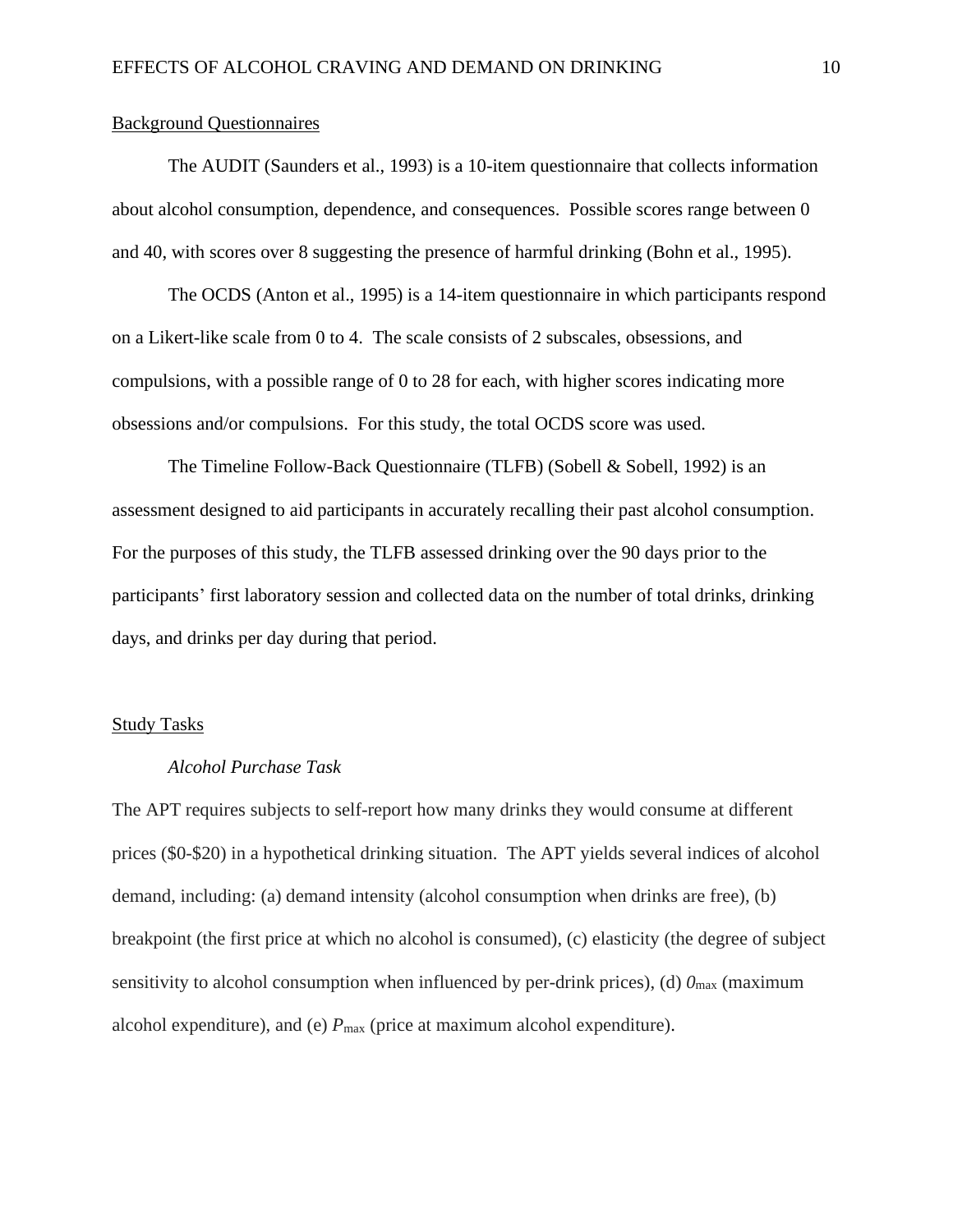#### *Cue Exposure Task*

The cue exposure task measured craving for alcohol immediately before and after a 90-second imaginal exposure to alcohol. The exposure was personalized by asking participants to describe a scenario that typically induces craving, and key features of their description were integrated into the exposure text. The participant was asked to close their eyes, and an experimenter read the script to the participant. Craving was measured using a face-valid 5-item (e.g., craving, urge, desire) self-report measure (0 to 100) used in previous work (Erblich et al., 2009; Yarmush et al., 2016).

#### Measures of Impulsivity

#### *Delay Discounting Task*

Deficits in self-regulation (i.e., impulsivity) were assessed by a computerized Delay Discounting Task (DDT) (Richards et al., 1999) in which participants indicated their preference for receiving an immediate amount of money at the end of the testing session against a larger amount of money after a waiting period of 0, 2, 30, 180, or 365 days. A typical trial might ask a participant, "Would you rather have \$10 in 30 days or \$2 at the end of the session?" Each participant was asked a series of questions with varying amounts and time delays in order to determine "indifference points" for each of the hypothetical delays and discounts used in the task. Indifference points were defined as the present value that the participant selected as equivalent to \$10 after each time period. Participant indifference points can be plotted as curves (see Richards et al., 1999) with a general formula of  $V = A/(1+kD)$ , where V is the present acceptable value of an amount A after a given delay or discount of D. The *k* parameter varies between participants and is a measure of the steepness of individual delay and discounting curves. Larger values for *k*  indicate a greater preference for immediate over delayed (or discounted) rewards and thus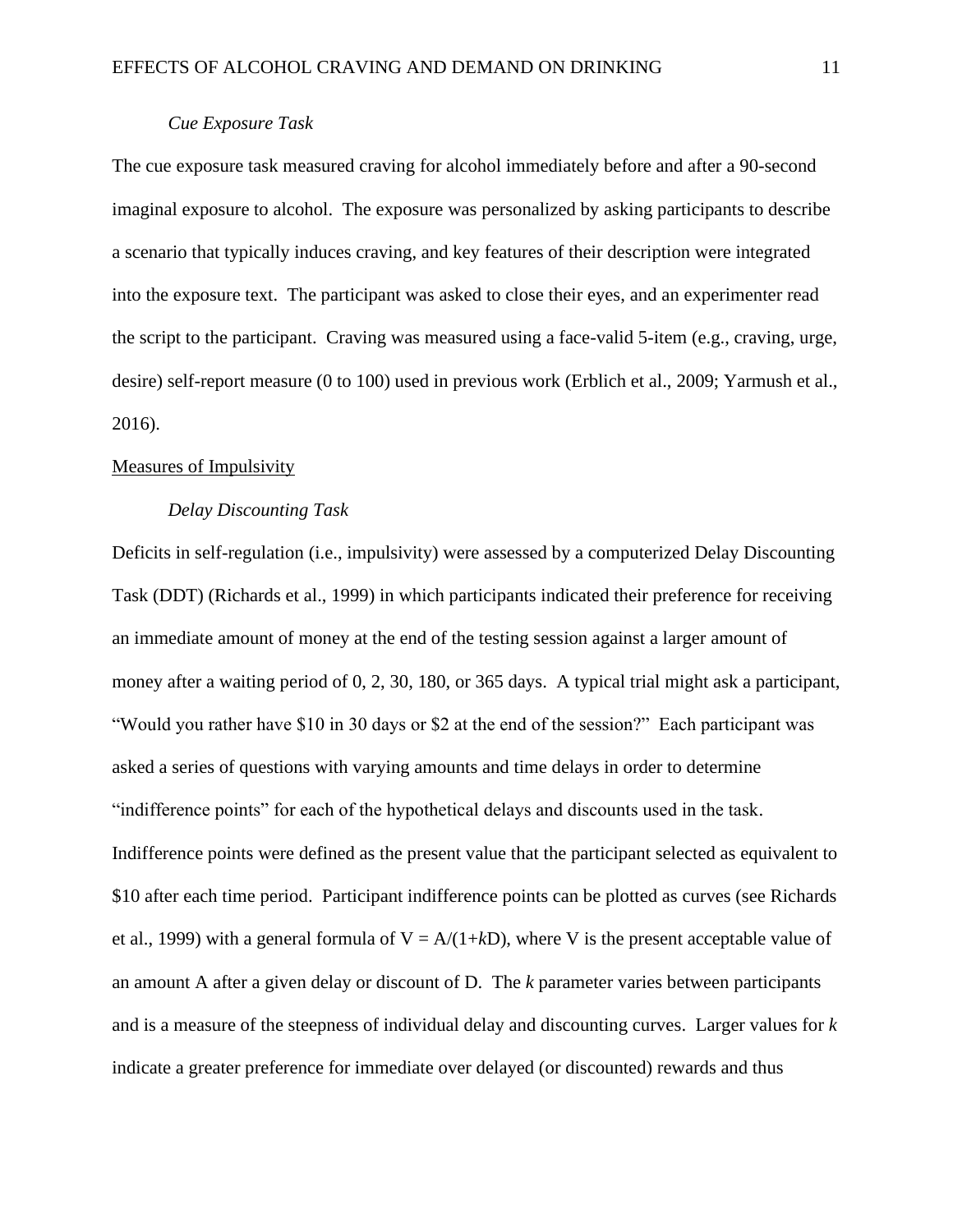indicate more impulsivity (Reed, Kaplan, & Brewer, 2012; Richards et al., 1999). To increase task motivation, participants were told that one of their answer choices would be selected at random at the end of the session and that they would receive that amount of money, either immediately if they had selected an immediate reward or after the delay period they had chosen. The DDT has been used extensively in the addiction literature as a behavioral measure of impulsivity in which a preference for an immediate but lesser reward is associated with greater impulsivity than a preference for a greater but more temporally-remote reward (de Wit, 2009; Weafer et al., 2013). The DDT was administered using Inquisit software.

*Urgency, Premeditation (lack of), Perseverance (lack of), Sensation Seeking, Positive Urgency, Impulsive Behavior Scale (UPPS-P)*

The UPPS-P scale was initially developed by Whiteside and Lynam and is composed of a 59 item questionnaire. In the current study, the short version of the UPPS-P consists of 20 items to measure impulsive predispositions and the five first-order impulsive factors: negative urgency, lack of premeditation, lack of perseverance, sensation seeking, and positive urgency. Whiteside and Lynam created this instrument to methodically illustrate which traits are measured across different existing measures and that impulsivity is a multi-dimensional and multi-faceted construct (Whiteside & Lynam, 2001).

#### *Barratt Impulsiveness Scale (BIS)*

The BIS was designed to measure the behavioral or personality trait of impulsivity. The tool consists of a 30-item questionnaire, in which each subject was requested to answer each item on a 4-point scale: 1 (rarely/never), 2 (occasionally), 3 (often), and 4 (almost always/always). Once the 30-item questionnaire is scored, it yields six primary factors of the scale: attention, motor impulsiveness, self-control, cognitive complexity, perseverance, and cognitive instability.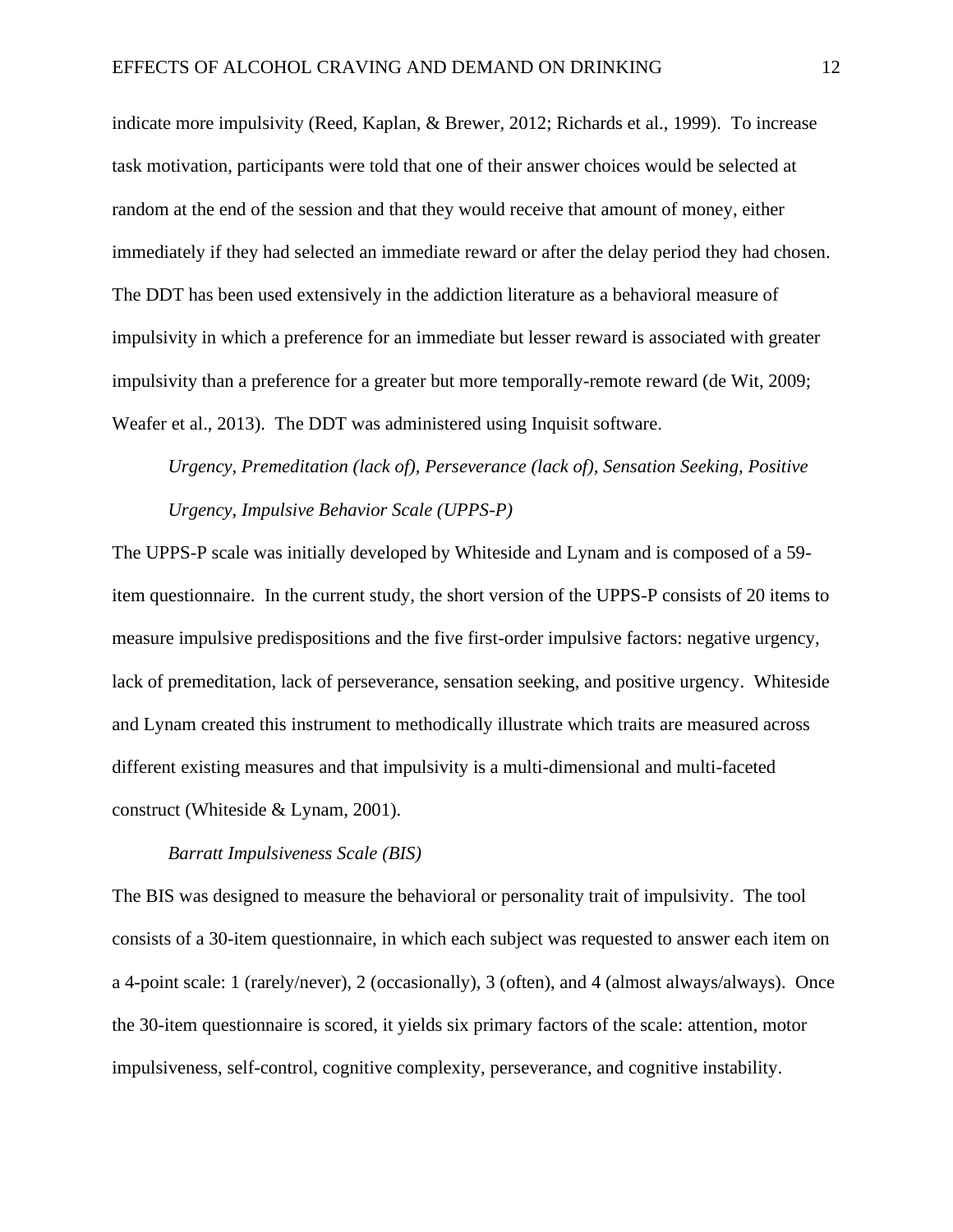Additionally, there are also three secondary factors: attentional impulsiveness, motor impulsiveness, and non-planning impulsiveness. It is currently the most widely used instrument for the measure of impulsivity (Stanford et al., 2009).

#### Data Analysis

To address the study hypotheses, we conducted a series of linear regression analyses. However, prior to these analyses, we conducted a t-test to confirm that exposure to cues induced cravings. Next, we calculated a cue-induced craving score by subtracting pre-stimulus craving from post-stimulus craving. To test the study hypotheses, we employed the path analytic approaches described by Hayes (2013), using the SPSS PROCESS macro. To that end, we evaluated the pathway from cue-induced craving to OCTD, both as a direct effect, as well as an indirect effect, through each of the demand indices. We calculated bootstrapped confidence intervals for indirect effects to evaluate their significance. Finally, we added impulsivity as a second-stage moderator (i.e., to moderate the effects of demand on OCDS) to assess for moderated mediation, using PROCESS Model 14.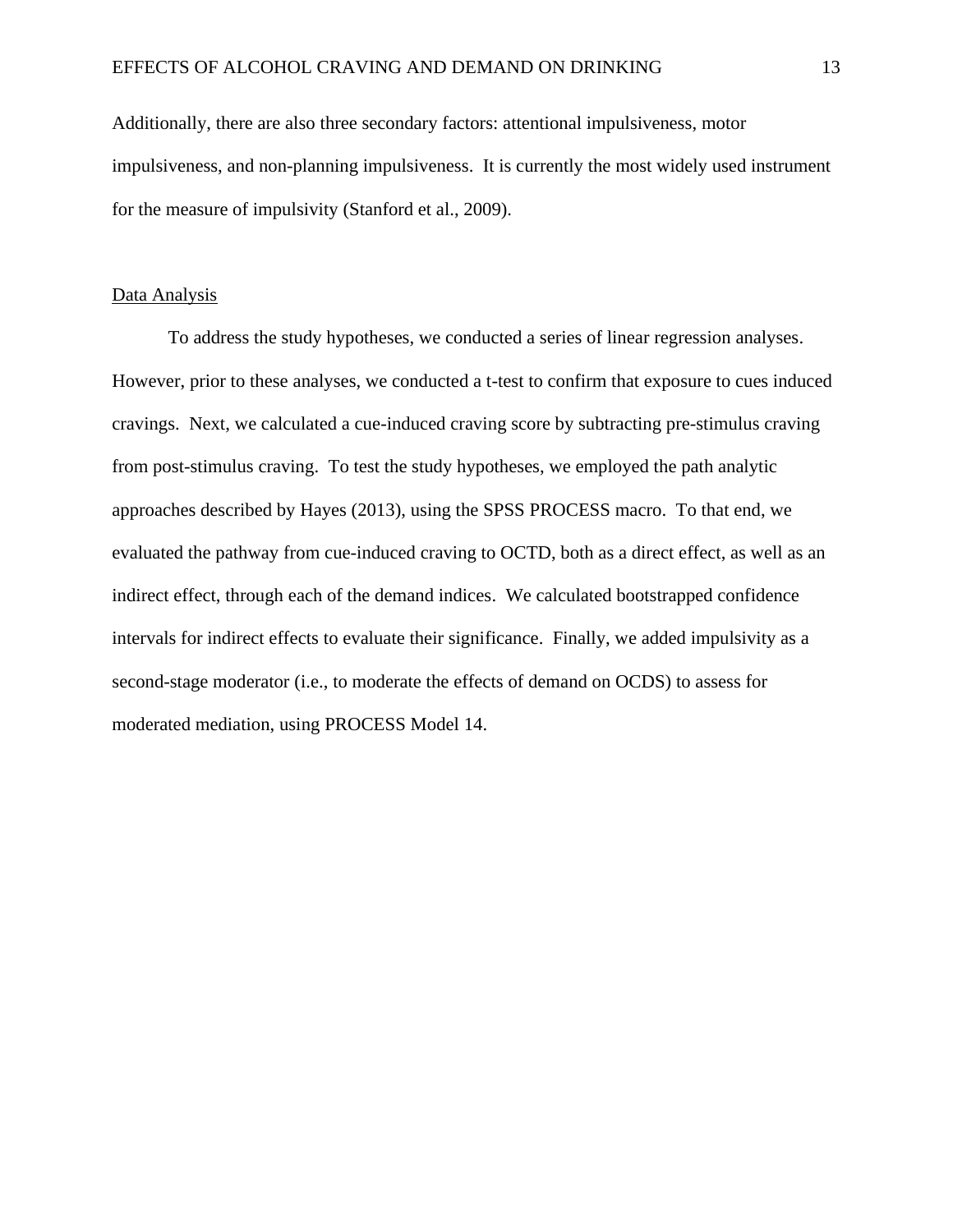### **Results**

## Drinking Variables

Participants consumed an average of 3.2 drinks per episode  $(SD = 1.6)$  during an average of 9.0 drinks per week  $(SD = 9.5)$  over the past 90 days. The participants reported an average of  $5.9$  (SD = 7.4) binge-drinking episodes in the three months prior to enrollment in the study and had an average score of  $10.2$  (SD = 4.5) on the Alcohol Use Disorders Identification Test, indicating that some participants had engaged in risky drinking behavior. That said, the mean score on the Obsessive-Compulsive Drinking Scale (OCDS; Anton et al., 1995) was  $9.7$  (SD = 5.5), well below the average score of 22.5 typically observed in clinical samples (Anton et al., 1995) (see Tables 1 and 2). None of the participants were seeking treatment for their alcohol use nor expressed a desire to change their drinking habits.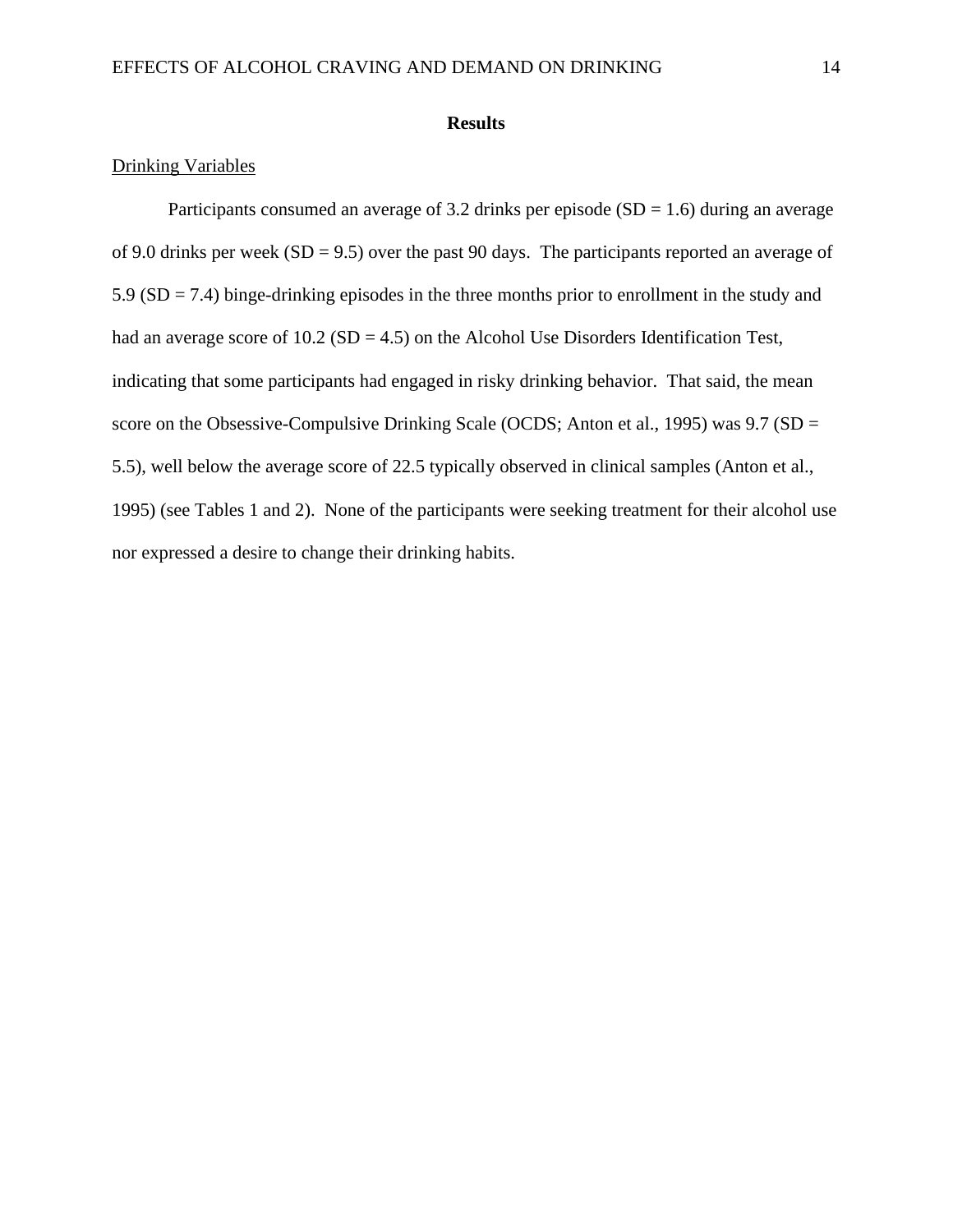## Table 1.

Background and Drinking Variables

|                        |                                                                                    | Mean             | <b>Std. Deviation</b> |
|------------------------|------------------------------------------------------------------------------------|------------------|-----------------------|
| Age:                   |                                                                                    | 21.64            | 2.06                  |
|                        |                                                                                    | $\boldsymbol{N}$ | $\%$                  |
| Gender:                | Male                                                                               | 46               | 43.0%                 |
|                        | Female                                                                             | 61               | 57.0%                 |
|                        | <b>Black</b>                                                                       | 14               | 13.1%                 |
|                        | White                                                                              | 30               | 28.0%                 |
| Race:                  | Hispanic                                                                           | 25               | 23.4%                 |
|                        | Asian                                                                              | 31               | 29.0%                 |
|                        | Other                                                                              | 7                | 6.5%                  |
| Average                | ≤39,999.99                                                                         | 51               | 47.7%                 |
| Income:                | $\geq 40,000.00$                                                                   | 56               | 52.3%                 |
|                        |                                                                                    | Mean             | <b>Std.</b> Deviation |
| Drinking<br>Variables: | Total number of<br>drinks past three<br>months                                     | 71.33            | 61.30                 |
|                        | Average number of<br>drinks per episode                                            | 3.16             | 1.61                  |
|                        | Number of drinks<br>on per week                                                    | 9.01             | 9.51                  |
|                        | Binge episodes<br>over past three<br>months                                        | 5.90             | 7.38                  |
|                        | Alcohol Use<br>Disorders<br><b>Identification Test</b><br>(AUDIT) - Total<br>Score | 10.16            | 4.50                  |

## Cue-Induced Craving

A paired-samples t-test was conducted to compare craving in pre-stimulus and poststimulus conditions. There was a significant difference in the scores for pre-stimulus (M=11.15, SD=17.72) and post-stimulus (M=21.34, SD=24.63) conditions; t(106)= 6.07, p < 0.0001. These results suggest that exposure to alcohol cues induced significant elevations in craving as depicted in Table 3.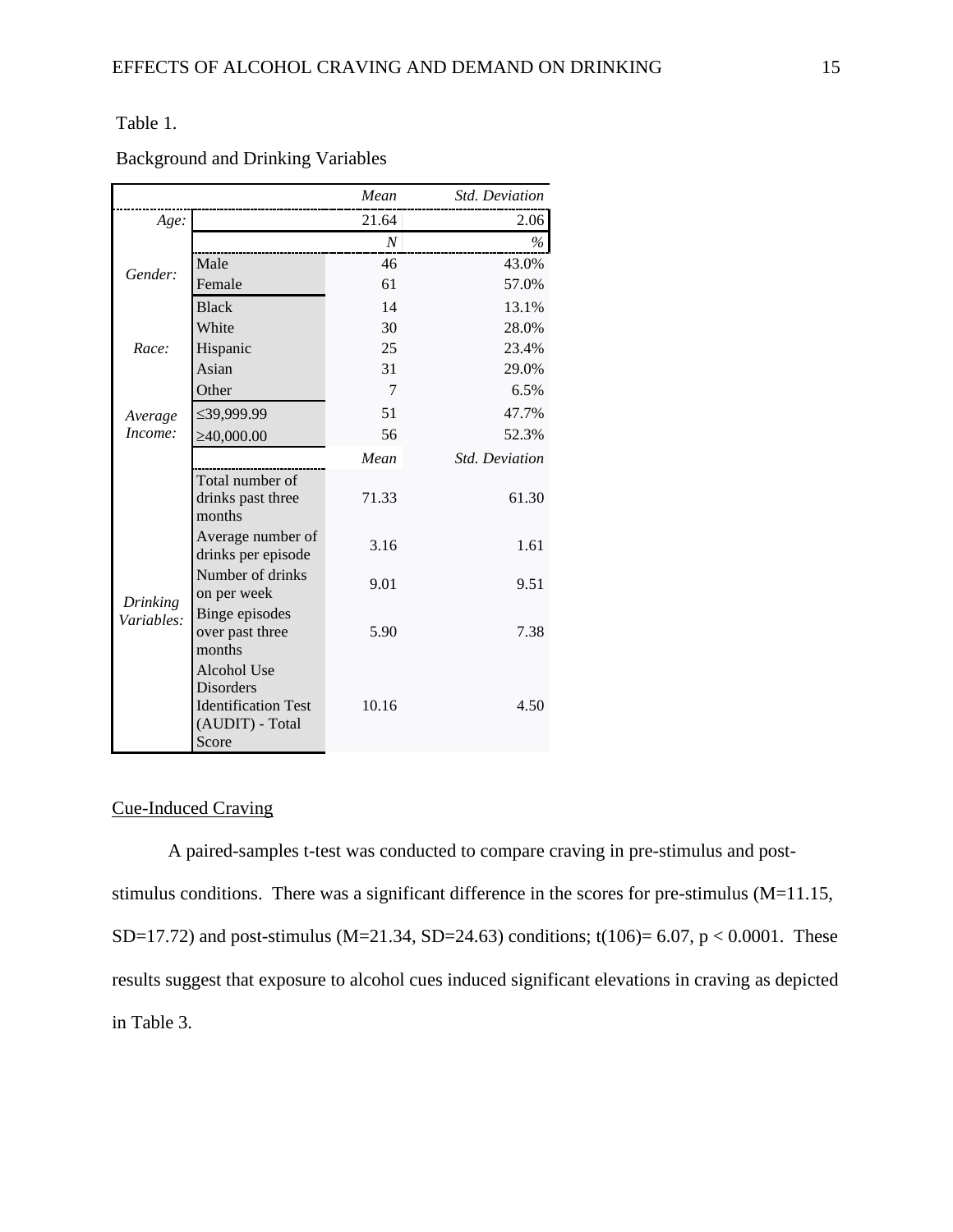## Table 2.

## Study Variables

|                                                                          |                                                         | Mean   | <b>Std. Deviation</b> |
|--------------------------------------------------------------------------|---------------------------------------------------------|--------|-----------------------|
|                                                                          | Intensity                                               | 10.01  | 7.56                  |
|                                                                          | Elasticity                                              | .008   | .003                  |
| Alcohol Purchase<br>Task (APT)                                           | Breakpoint                                              | 14.19  | 4.23                  |
|                                                                          | $P_{\text{max}}$                                        | 7.93   | 5.43                  |
|                                                                          | $O_{max}$                                               | 22.05  | 10.95                 |
| Cue-induced<br>Craving                                                   |                                                         | 10.19  | 17.38                 |
| <i><b>Obsessive</b></i><br>Compulsive<br><b>Drinking Scale</b><br>(OCDS) |                                                         | 9.73   | 5.53                  |
|                                                                          | Delay Discounting (AUC)                                 | .08    | .01                   |
| Measures of<br>Impulsivity                                               | <b>UPPS-P Impulsive Behavior</b><br>Scale (Total Score) | 135.77 | 21.09                 |
|                                                                          | <b>Barratt Impulsivity Scale</b><br>(Total Score)       | 61.79  | 12.80                 |

## Table 3.

Craving before and after exposure to alcohol cues

|                     | Mean  |        | Std. Deviation | Std. Error Mean |
|---------------------|-------|--------|----------------|-----------------|
| <i>Pre-stimulus</i> | 11.15 | 107.00 | 17.72          |                 |
| Post-stimulus       | 21.34 | 107.00 | 24.63          | 2.38            |

## Hypothesis Testing

Our first hypothesis was that cue-induced craving would be predictive of OCTD. Consistent with our hypothesis, we found that individuals with higher levels of craving had

higher OCDS scores (b=.08, p<.05). Our second hypothesis was that cue-induced craving would predict an increase in demand. Results partially supported our hypothesis; people with higher levels of craving had higher levels of demand, as measured by APT intensity ( $b=11$ ,  $p<01$ ), but not as measured by the other APT indices (p's  $>0.05$ ). Our third hypothesis was that demand in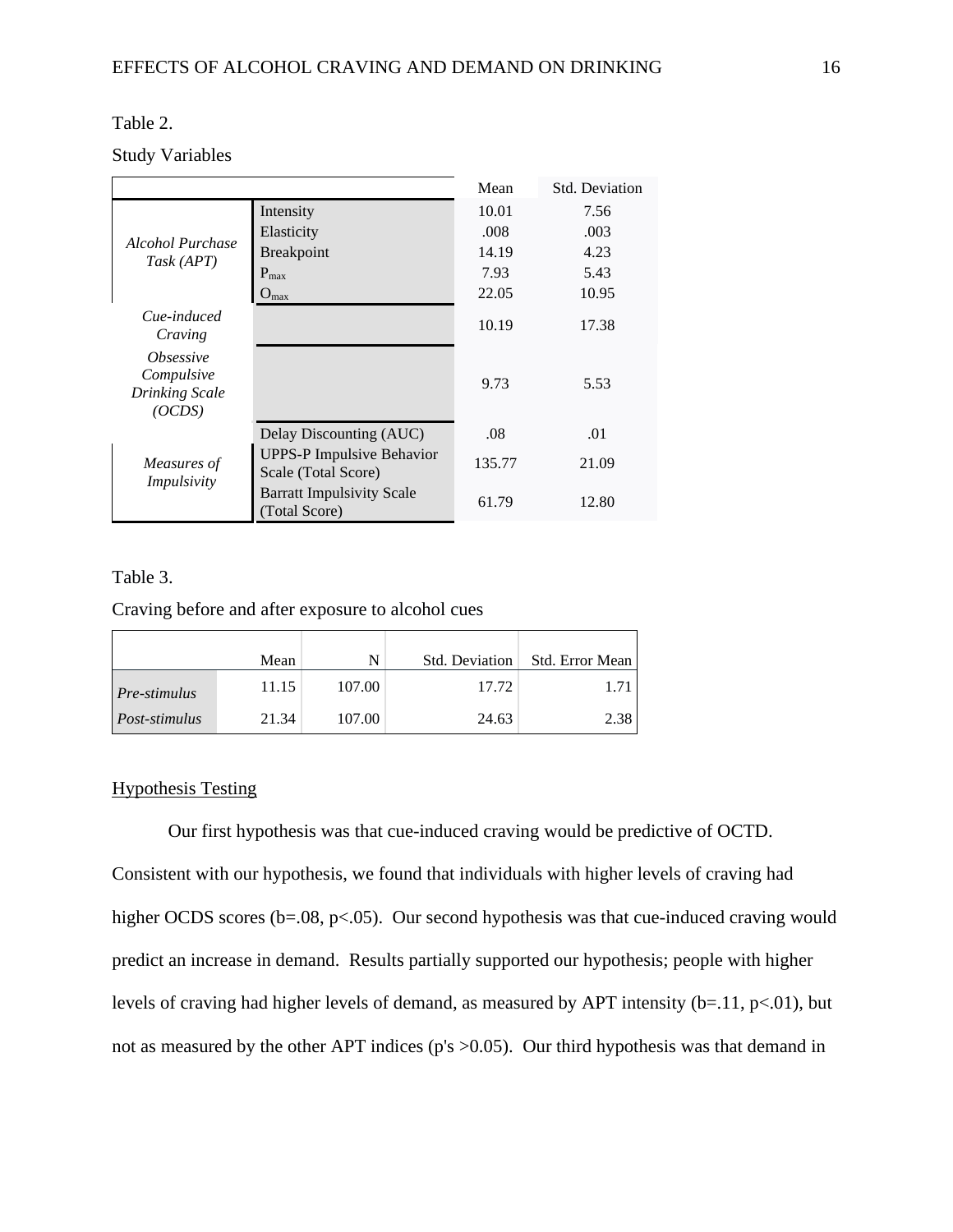turn will be predictive of an increase in OCTD. We found that an increase in APT intensity was indeed predictive of higher scores on the OCDS ( $b=19$ ,  $p<01$ ) (see Figure 2).

Our fourth hypothesis was that demand indirectly mediates the effects of cue-induced craving on OCTD. Consistent with this hypothesis, we found that cue-induced craving predicts demand, which in turn predicts high OCDS scores. The indirect effect was significant, as determined by bootstrapped 95% confidence intervals  $(b=.02, p<.05)$ .



To test our final hypothesis (Hypothesis 5), we included our three measures of impulsivity as moderators in a series of moderated mediation analyses using PROCESS, as described above. As shown in Table 4 and consistent with the hypothesis, the indirect effect of cue-induced craving on OCDS got stronger as impulsivity got higher. Interestingly, this was true for both the UPPS-P and BIS (Indices of Moderated Mediation = .0025 and .0701) p's<.05 but notably not for the DDT (Index of Moderated Mediation  $= -2.1941$ , p $> 0.05$ ).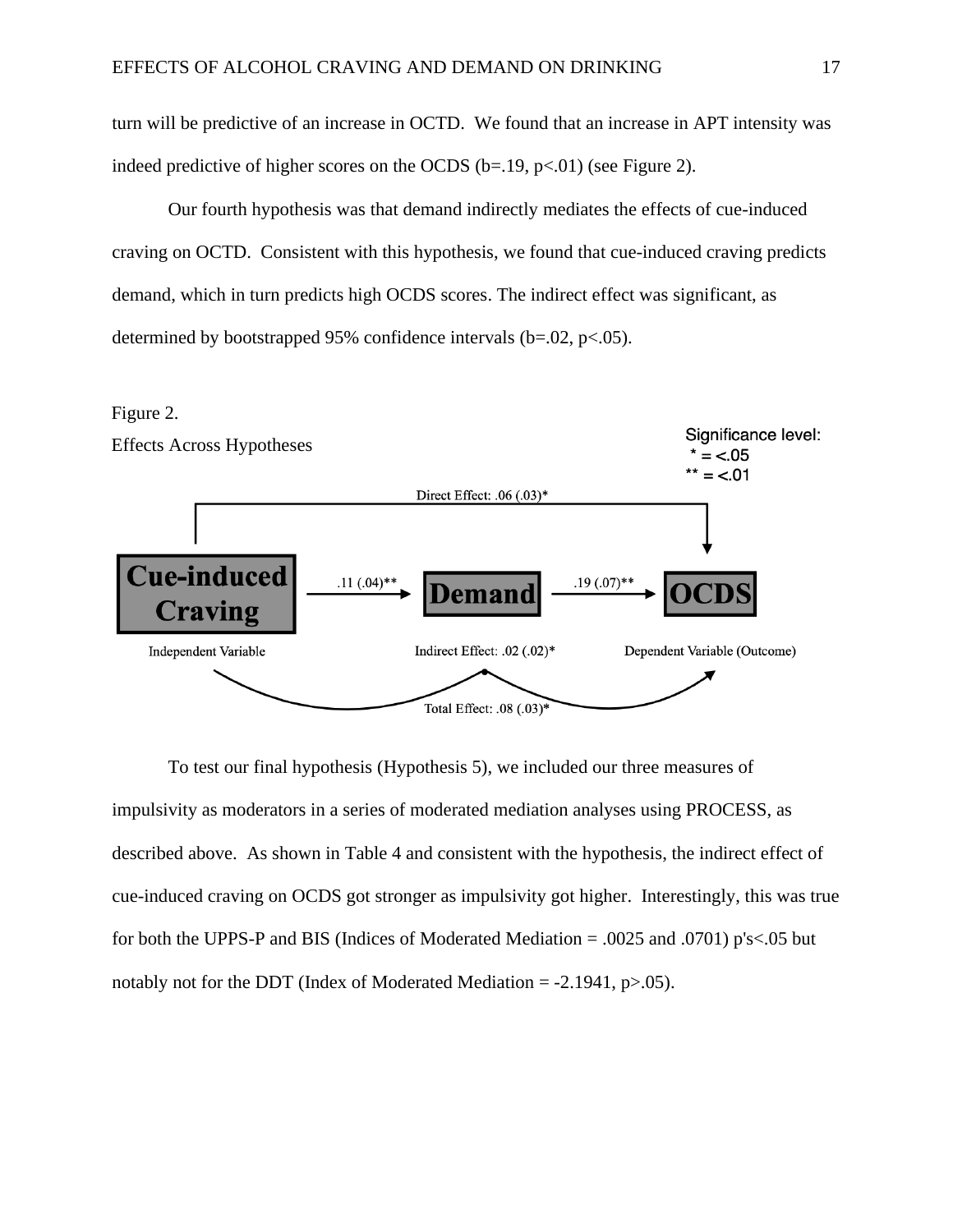## Effects of Craving on OCTD Across Levels of Impulsivity

| Impulsivity |        | Indirect<br>Effect | Standard<br>Error | Lower-Level | Upper-Level<br>Confidence Interval   Confidence Interval |
|-------------|--------|--------------------|-------------------|-------------|----------------------------------------------------------|
| $UPPS-P$    | Low    | $-.005$            | .01               | $-.026$     | .018                                                     |
|             | Medium | .021               | .014              | .001        | .055                                                     |
|             | High   | .045               | .024              | .004        | .098                                                     |
| <b>BIS</b>  | Low    | $-.009$            | .01               | $-.031$     | .013                                                     |
|             | Medium | .018               | .013              | .001        | .05                                                      |
|             | High   | .053               | .026              | .007        | .109                                                     |
| <b>DDT</b>  | Low    | .06                | .033              | .005        | .134                                                     |
|             | Medium | .037               | .021              | .004        | .087                                                     |
|             | High   | .016               | .015              | .001        | .06                                                      |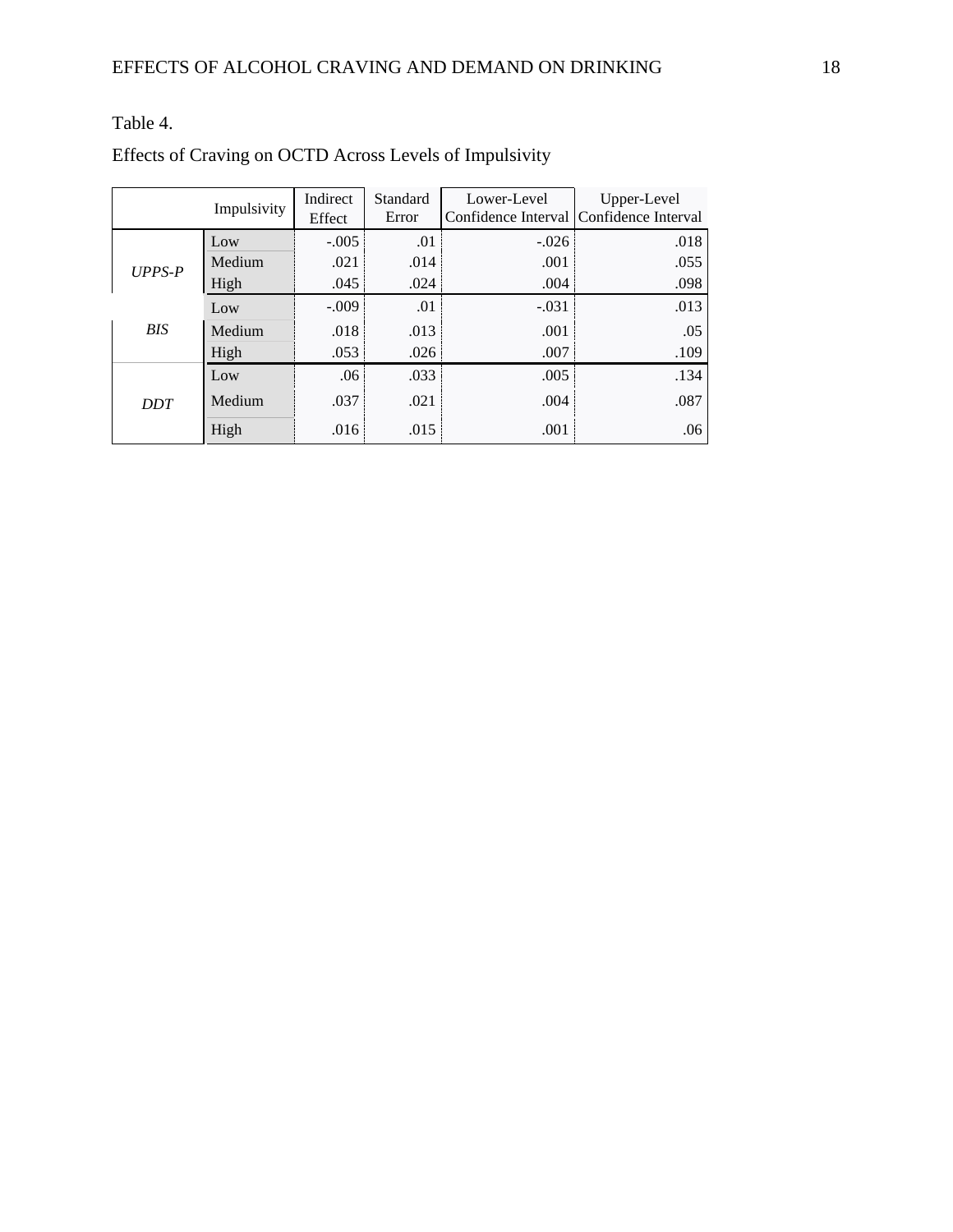#### **Discussion**

The results of this study replicate previous work that has demonstrated that alcohol related cue-induced craving predicts OCTD (Kranzler et al., 1999) and extend findings by showing that an individual's economic demand drives the relationship which has been less studied. Findings indicated that cue-induced craving was associated with higher levels of demand, which was measured by APT intensity. APT intensity was in turn related to higher OCTD. Confidence intervals showed a significant indirect effect of cue-induced craving on OCTD through increased demand. This effect was further increased when subjects had higher levels of self-reported impulsivity. In particularly, the delay discounting task as a measure of impulsivity did not impact the indirect effects observed in this study. It is possible that the monetary delay discounting task we employed was not a sensitive indicator of alcohol-related impulsive behavior.

The results underscore the importance of behavioral economics as a mechanism underlying the effects of cue-induced craving on obsessive-compulsive drinking characteristics, especially among impulsive drinkers. Until now, it was only hypothesized how craving impacted drinking. This significant gap in knowledge has been narrowed by these findings which show that craving seems to not only change people's decision process but actually change the perceived economic value of alcohol in a given moment. Behavioral economics, as measured in this study by APT intensity, give us a concrete way to think about what is changing in terms of an individual's decision process to drink alcohol.

As found in past research (Yarmush et al., 2016), it is known that cue-reactivity is related to drinking but there is not a lot of information about cue-induced craving and OCTD. These findings build off an existing body of literature and provide a further understanding of how cue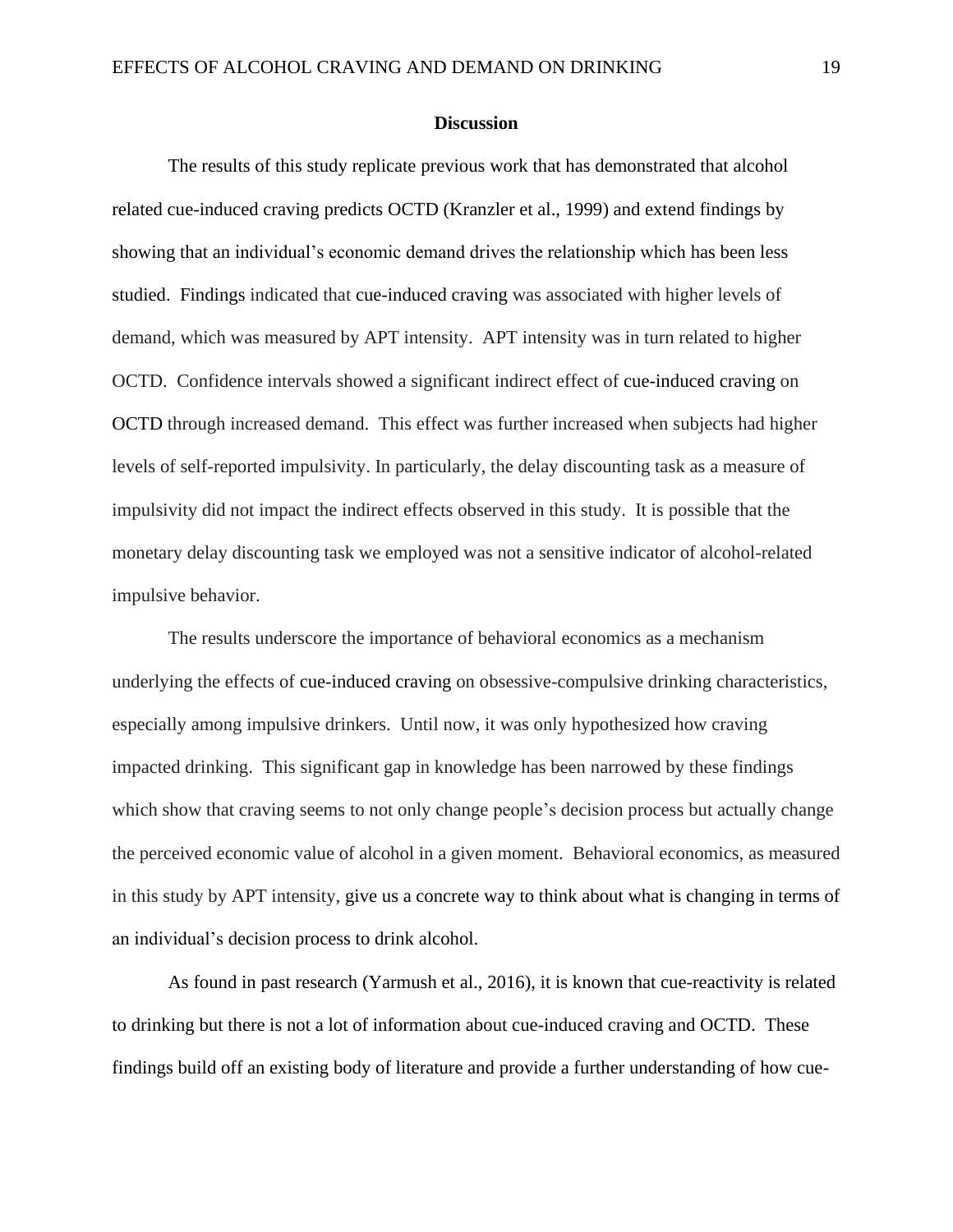reactivity can help identify problem drinking. Studies (Fox et al., 2007) have discussed how exposure to alcohol cues produces increases in alcohol craving and negative emotions as well as a decrease in positive emotions. Unfortunately, until now, research has not shown that this, in turn, puts people at a greater risk to obsessively-compulsively drink.

In our study, we found the relationship between cue-induced craving and OCTD. This is consistent with Anton (2000) who also found that there was a relationship. Consistent with previous studies, our results (Hypothesis 2) found that cue-induced craving was related to demand. As indicated above, previous studies have looked at this and our findings are largely consistent. For example, MacKillop et al. (2010) found that craving was significantly associated with subjects who experiences AUD symptoms and intense alcohol demand. This study is broadly consistent with the effects that impulsivity has on drinking behavior (Coskunpinar, 2013) and we have demonstrated specifically how that might work; namely by the mediating process of demand (Hypothesis 4). As mentioned above, impulsivity has been shown to be an important factor in cue-induced craving and OCTD, but our study took the next step and identified how impulsivity can potentiate both the direct and indirect effects of craving on OCTD.

Furthermore, our data, compared to some previous literature, showed that cue-induced craving predicted demand but different elements of demand. MacKillop et al. (2010) found that among subjects with AUD, craving was significantly associated with AUD symptoms as well as higher alcohol demand. In our study, cue-induced craving was associated with higher levels of demand as measured by APT intensity.

Based on our findings, we now have a better understanding of how cue-induced craving affects an individual's decision to drink as well as their OCTD. Understanding the complexity of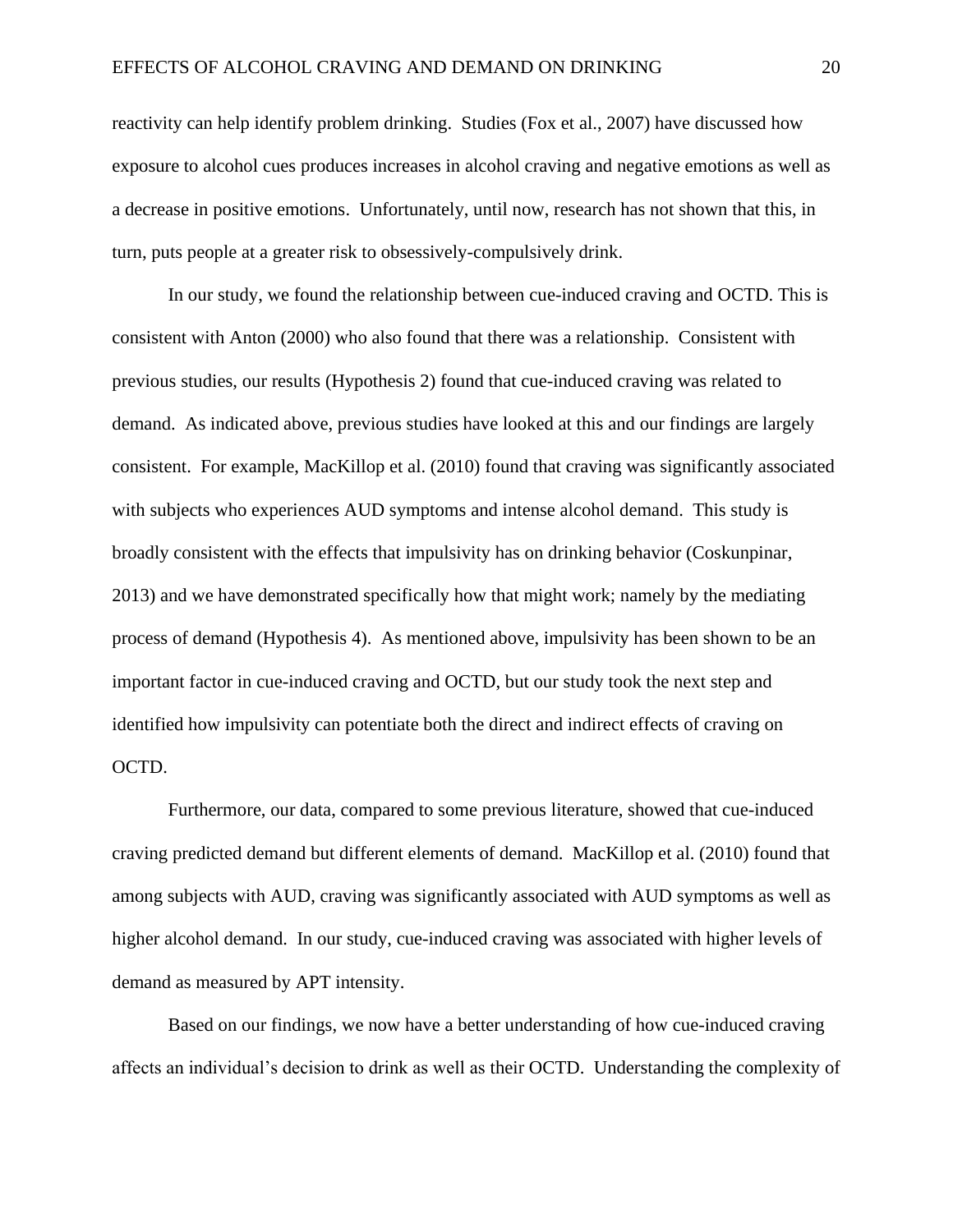OCTD and how our novel findings regarding what meditates cue-induced craving and OCTD, can be clinically significant while trying to help a patient drink less or achieve abstinence. As stated above, one major factor involved in decisions to consume alcohol is the presence of cues, or "triggers," that induce an individual's craving. Previous research has demonstrated that exposure to certain cues can induce significant craving reactions (Carter & Tiffany, 1999). Research has linked cue-induced craving to drinking outcomes, with some studies demonstrating that cue-induced cravings are associated with increased drinking and OCTD (Papachristou et al., 2014). Focusing on the mediating variable, demand provides a new conceptual model to understand part of what is rudimentary about the phenomena of alcohol use disorders.

The clinical significance of these findings lies in understanding a patient's valuation of alcohol and the discounting of delayed rewards. Past research has also suggested that these factors are predictive of treatment results and can help guide treatment (Stanger et al., 2012). A potential intervention utilizing these behavioral economic variables could be during talk-therapy sessions where clinicians emphasize the role of explicit incentives to demonstrate the effort or the cost of one's continual alcohol use. Furthermore, pre-screening students at collegecounseling centers, especially those who are coming in for alcohol related incidents, can include self-report measures and assessments to gauge their demand for alcohol, impulsivity, and cueinduced craving (Bickel et al., 2014; Hogarth, 2020).

These findings can have further clinical implications by directing contingency management (CM), which provides an opportunity for subjects to win monetary prizes as reinforcers. Consistent with this possibility, a study by Petry et al. (2000) gave 42 alcoholdependent individuals the opportunity to earn up to \$200 if they provide negative breathalyzer results and complete steps toward treatment goals. Sixty-nine percent of subjects receiving CM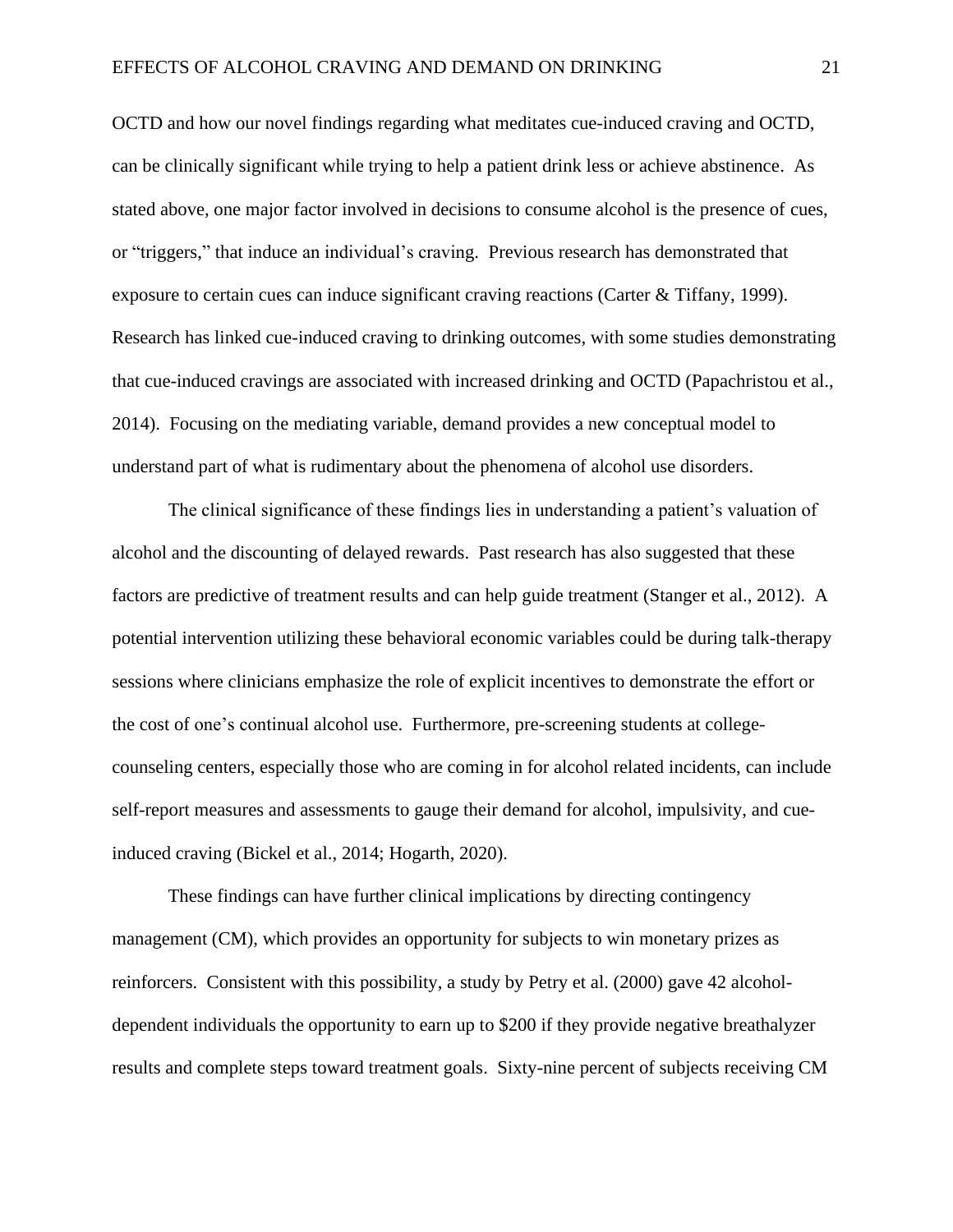were still abstinent by the end of the eight-week treatment period. These results support the theory that an individual's demand can be managed to help maintain abstinence. Whether such an approach is useful for prevention remains to be seen.

This study provides some of the first data on the relationship between cue-induced craving and OCTD and how this relationship is mediated by an increase in alcohol demand. It provides novel data on how this relationship is potentiated among impulsive drinkers. We were also able to clearly model the pathway from cue-induced craving to demand to OCTD. These results will require replication in differing samples to further strengthen the data. Nonetheless, it provides several hopeful directions for future research such as adapting this model to assess demand and decision making for other addictive substances.

There are several limitations to this study such as the demand measures being selfreported. Furthermore, although previous research has found equivalence between hypothetical and actual monetary reward APT, replicating this study using monetary rewards would eliminate these limitations and further strengthen previous research. The sample that was used could also prevent generalizability since it was taken from one geographic location and only consisted of young adults ranging from 18-25 years old. Another limitation could be that all subjects were tested in a laboratory environment rather than their normal drinking environment. Unfortunately, we did not conduct this study longitudinally and cannot infer what impact it would have on actual drinking outcomes. Therefore, this is another direction for future research.

In summary, the present study extends the literature on the relationship between cueinduced craving and problem drinking, which is mediated by an increase in alcohol demand. Furthermore, it sheds light on the degree to which these effects might be potentiated among impulsive drinkers. These findings provide preliminary support for focusing on alcohol demand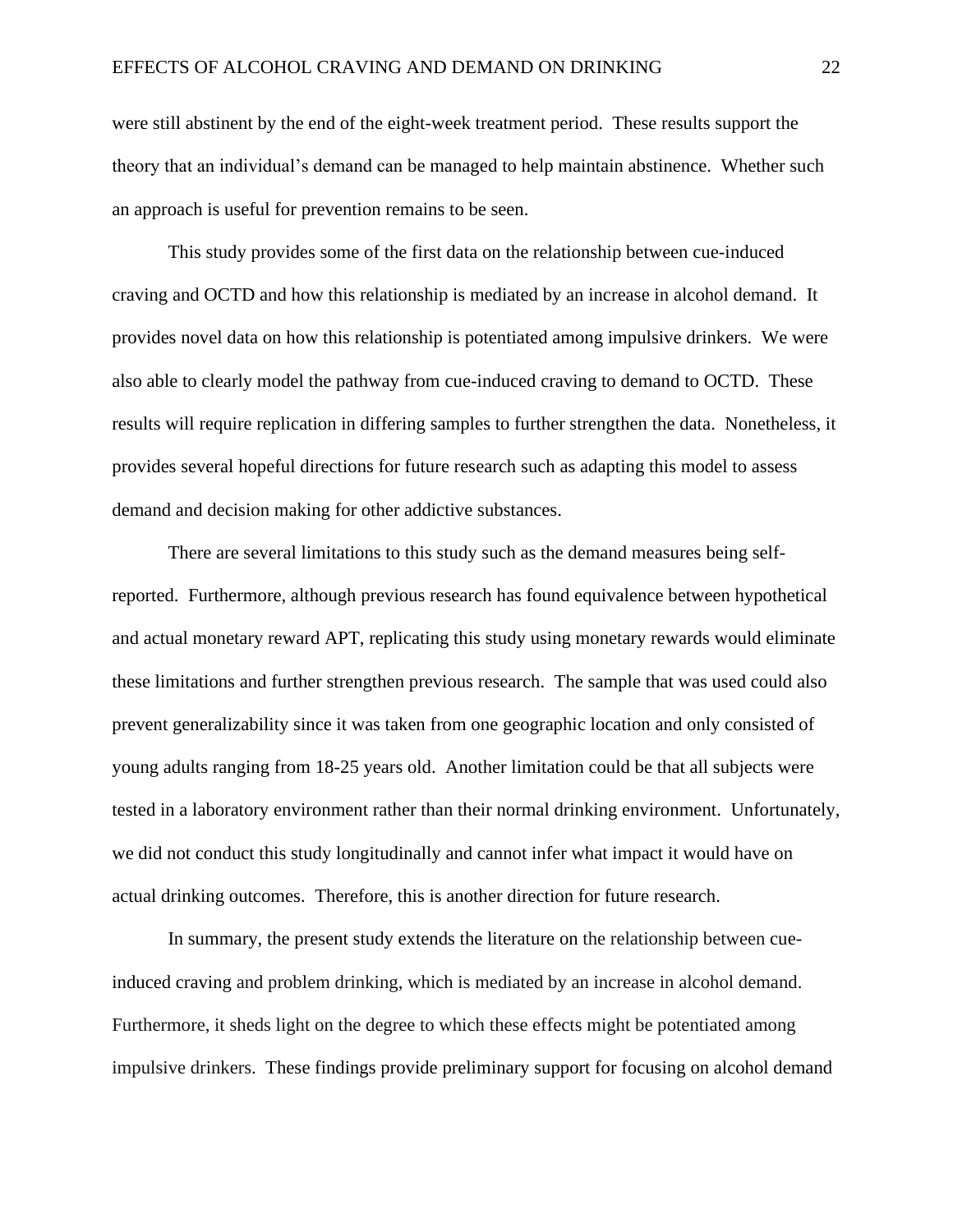characteristics in young adults as a potential indicator for their risk of OCTD. More generally, this study contributes to the literature suggesting that there is a clear pathway between cueinduced craving and OCTD and that this relationship is particularly strong among impulsive individuals.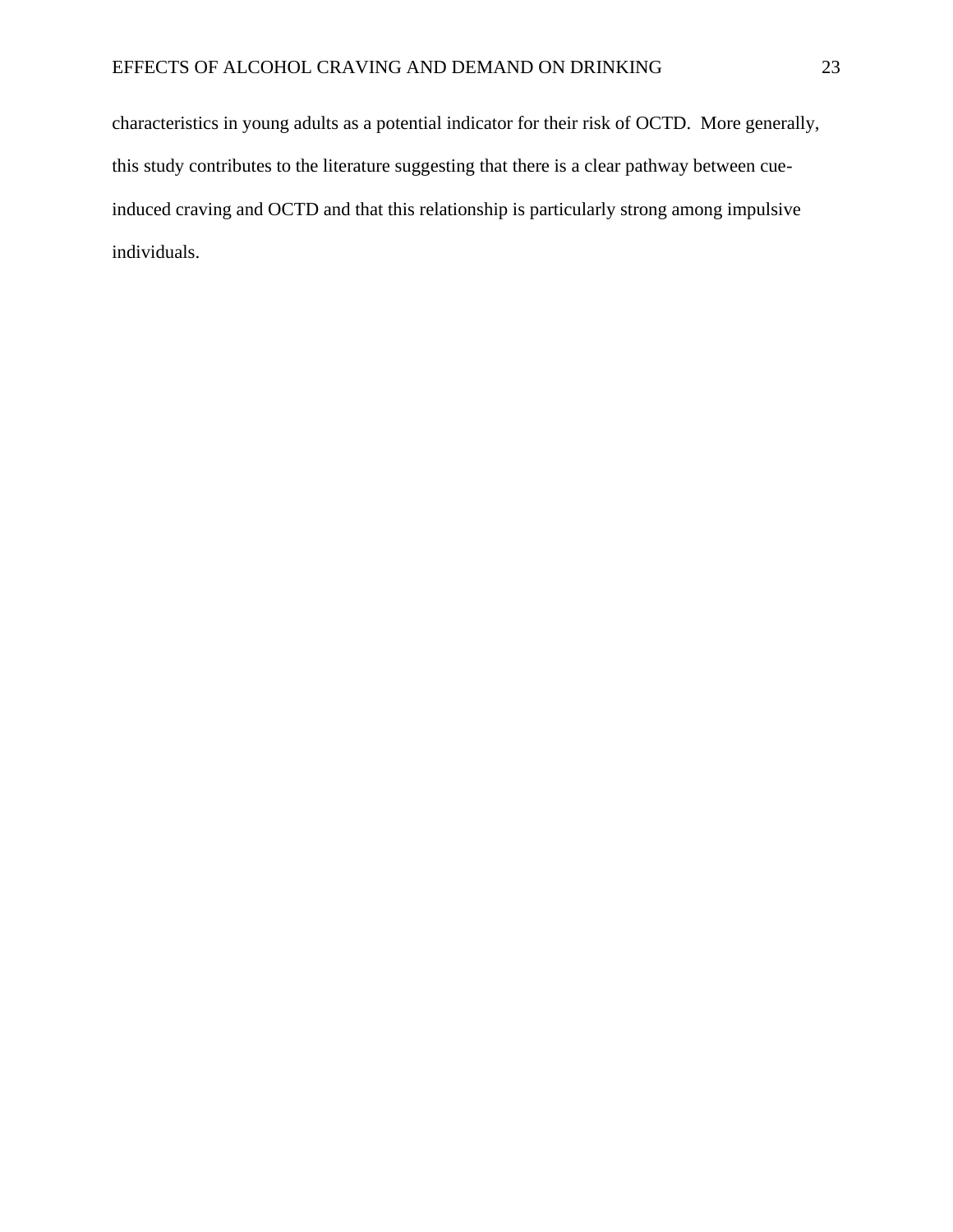#### References

- Anton, R. F. (2000). Obsessive–compulsive aspects of craving: development of the Obsessive Compulsive Drinking Scale. *Addiction*, *95*(8s2), 211-217.
- Bickel, W. K., Johnson, M. W., Koffarnus, M. N., MacKillop, J., & Murphy, J. G. (2014). The behavioral econ omics of substance use disorders: reinforcement pathologies and their repair. *Annual review of clinical psychology*, *10*, 641-677.
- Bohn, M. J., Babor, T. F., & Kranzler, H. R. (1995). The Alcohol Use Disorders Identification Test (AUDIT): validation of a screening instrument for use in medical settings. *Journal of studies on alcohol*, *56*(4), 423-432.
- Carter, B. L., & Tiffany, S. T. (1999). Meta-analysis of cue-reactivity in addiction research. *Addiction*, *94*(3), 327-340.
- Coskunpinar, A., Dir, A. L., & Cyders, M. A. (2013). Multidimensionality in impulsivity and alcohol use: A meta‐analysis using the UPPS model of impulsivity. *Alcoholism: Clinical and Experimental Research*, *37*(9), 1441-1450.
- Drummond DC. What does cue-reactivity have to offer clinical research? *Addiction* 2000;95(Supply. 2): S129-S144.
- Esser, M. B., Sherk, A., Liu, Y., Naimi, T. S., Stockwell, T., Stahre, M., ... & Brewer, R. D. (2020). Deaths and years of potential life lost from excessive alcohol use—United States, 2011–2015. Morbidity and Mortality Weekly Report, 69(30), 981. Erblich, J.,
- Fox, H. C., Bergquist, K. L., Hong, K. I., & Sinha, R. (2007). Stress-induced and alcohol cueinduced craving in recently abstinent alcohol‐dependent individuals. *Alcoholism: Clinical and Experimental Research*, *31*(3), 395-403.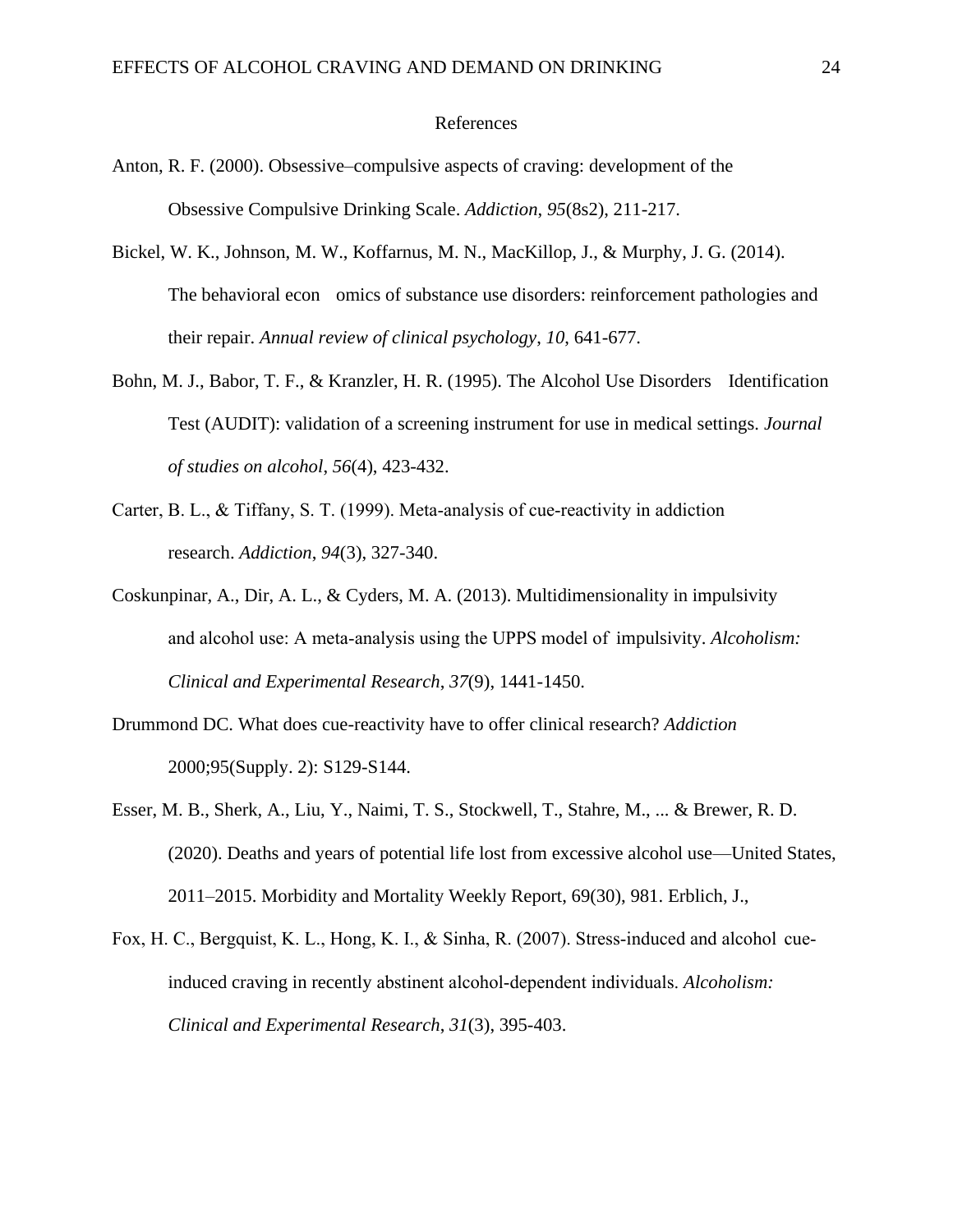- Gray, J. C., & MacKillop, J. (2014). Interrelationships among individual differences in alcohol demand, impulsivity, and alcohol misuse. *Psychology of Addictive Behaviors*, *28*(1), 282.
- Hogarth, L. (2020). Addiction is driven by excessive goal-directed drug choice under negative affect: translational critique of habit and compulsion theory. Neuropsychopharmacology, 45(5), 720-735.
- Kranzler, H. R., Mulgrew, C. L., Modesto‐Lowe, V., & Burleson, J. A. (1999). Validity of the Obsessive Compulsive Drinking Scale (OCDS): Does craving predict drinking behavior? *Alcoholism: Clinical and Experimental Research*, *23*(1), 108-114.
- MacKillop, J., Miranda Jr, R., Monti, P. M., Ray, L. A., Murphy, J. G., Rohsenow, D. J., ... & Gwaltney, C. J. (2010). Alcohol demand, delayed reward discounting, and craving in relation to drinking and alcohol use disorders. *Journal of abnormal psychology*, *119*(1), 106.
- Mobini, S., Grant, A., Kass, A. E., & Yeomans, M. R. (2007). Relationships between functional and dysfunctional impulsivity, delay discounting and cognitive distortions. Personality and Individual Differences, 43(6), 1517-1528.
- Montgomery, G. H., & Bovbjerg, D. H. (2009). Script-guided imagery of social drinking induces both alcohol and cigarette craving in a sample of nicotine-dependent smokers. *Addictive Behaviors*, *34*(2), 164-170.

Alcoholism NIAAA (2017). Drinking levels defined. https://www.niaaa.nih.gov/alcoholhealth/overview-alcohol-consumption/moderate-binge-drinking. 2017

Owens, Max M et al. "Initial Development of a Brief Behavioral Economic Assessment of Alcohol Demand." Psychology of consciousness (Washington, D.C.) vol. 2,2 (2015): 144-152. doi:10.1037/cns0000056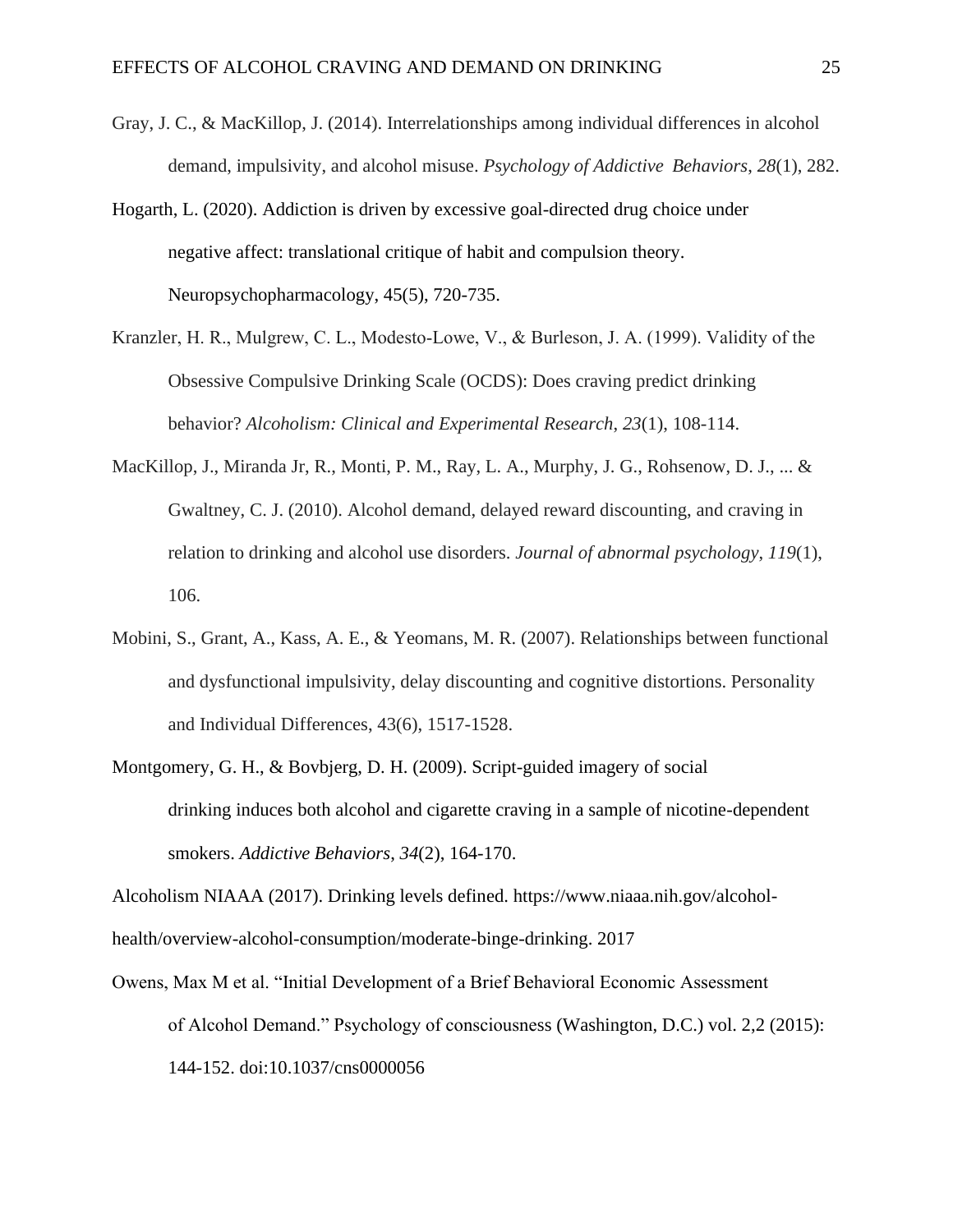- Papachristou, H., Nederkoorn, C., Giesen, J. C., & Jansen, A. (2014). Cue reactivity during treatment, and not impulsivity, predicts an initial lapse after treatment in alcohol use disorders. *Addictive behaviors*, *39*(3), 737-739.
- Petry, N. M., Martin, B., Cooney, J. L., & Kranzler, H. R. (2000). Give them prizes and they will come: Contingency management for treatment of alcohol dependence. *Journal of consulting and clinical psychology*, *68*(2), 250.
- Phung, Q. H., Snider, S. E., Tegge, A. N., & Bickel, W. K. (2019). Willing to work but not to wait: individuals with greater alcohol use disorder show increased delay discounting across commodities and less effort discounting for alcohol. *Alcoholism: Clinical and Experimental Research*, *43*(5), 927-936.
- Piferi, R. L., Kline, K. A., Younger, J., & Lawler, K. A. (2000). An alternative approach for achieving cardiovascular baseline: viewing an aquatic video. *International Journal of Psychophysiology*, *37*(2), 207-217.
- Saunders, J. B., Aasland, O. G., Babor, T. F., De la Fuente, J. R., & Grant, M. (1993). Development of the alcohol use disorders identification test (AUDIT): WHO collaborative project on early detection of persons with harmful alcohol consumption‐ II. *Addiction*, *88*(6), 791-804.
- Schmidt, P., Helten, C., & Soyka, M. (2011). Predictive value of obsessive-compulsive drinking scale (OCDS) for outcome in alcohol-dependent inpatients: results of a 24 month follow-up study. *Substance Abuse Treatment, Prevention, and Policy*, *6*(1), 1-7.
- Sinha, R. & O'Malley, S.S. (1999). Craving for alcohol: Findings from the clinic and laboratory. Alcohol and Alcoholism, 34(2): 223-230.